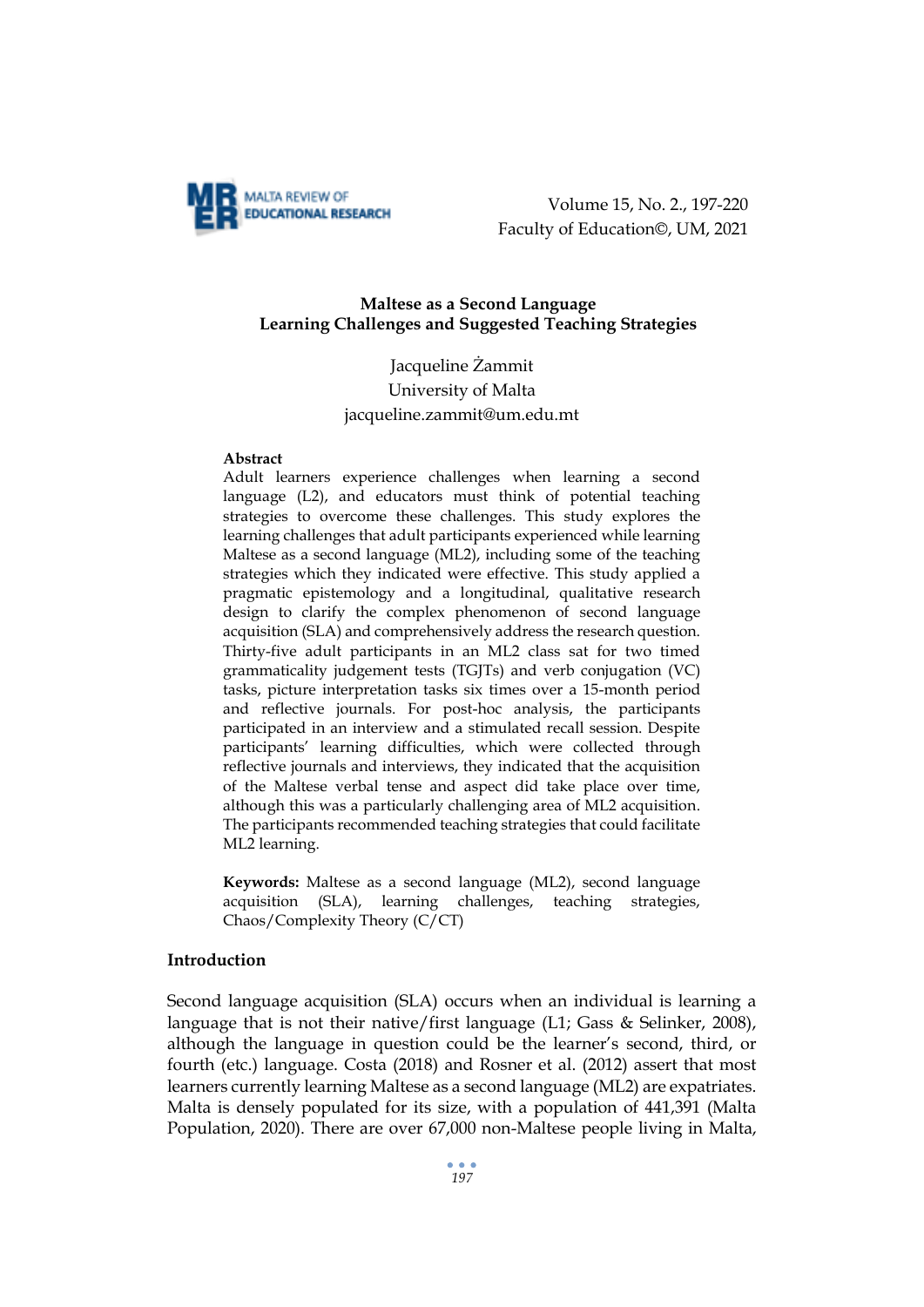based on the figures from Eurostat (Maltachamber, 2019); 38,563 of the expatriates living in Malta came from different EU countries, while 28,582 are from non-EU countries.

Many expatriates decide to live and work in Malta permanently or long term for various reasons, including Malta's geographical position between Europe and North Africa, Malta's tax system, the fact that many Maltese can speak English well, the local legal framework for iGaming (Internet gaming), the Mediterranean climate, safety, low unemployment, ease of finding a job, and political stability (Lutterbeck, 2009). Many foreign workers have found employment in the iGaming industry, financial services, the restaurant industry, health care and pharmaceuticals, construction and manual occupations (Barbaro-Sant, 2018; Micallef, 2018). Some expatriates are thus interested in learning the Maltese language.

Malta's geographical position and history have made Maltese an interesting and unique language (Mifsud, 1995). There are two major conflicting theories about its origins – whether Maltese originated from Punic (today's Lebanese) due to the influence of the Phoenicians or from Arabic due to the Arabic dialect of Sicily and/or North African Arabic dialects – but there is one consistent point in these two theories: Maltese is part of the Hamito-Semitic language family, also called Afro-Asiatic languages (Camilleri & Sadler, 2016). Maltese is the only Semitic language written in the Latin alphabet and the European Union's only official Semitic language, as Malta has been an EU member since 2004. The Maltese language is thus used in official EU documents and communication competence in Maltese is required for EU nationals working in Malta under Directive 2005/36/EU, Article 53, as well as third country nationals.

## **Learning Maltese as a second language**

As the non-Arabic L1 participants explained in the present study, Maltese is a difficult language to learn, particularly regarding verb tenses and aspects. According to Mifsud (1995), 95% of the Maltese grammar is Semitic, but what is unusual about the Maltese verb system is that Maltese verbs are 'trilateral' and incorporate Romance and English verbs, while adding Arabic prefixes, infixes and suffixes to them (i.e. three separate consonants represent the general meaning of a word, and the combination of vowels before, in between and after those consonants indicates the tense or determine the meaning) to make them Romance Maltese and English Maltese. Arabic only rarely does this, although several Arabic dialects, such as Tunisian, do so more often (Hoberman, 1989).

In SLA, the use of tenses is one of the most effective ways of assessing someone's knowledge of a particular language (Jordens & Bittner, 2017). When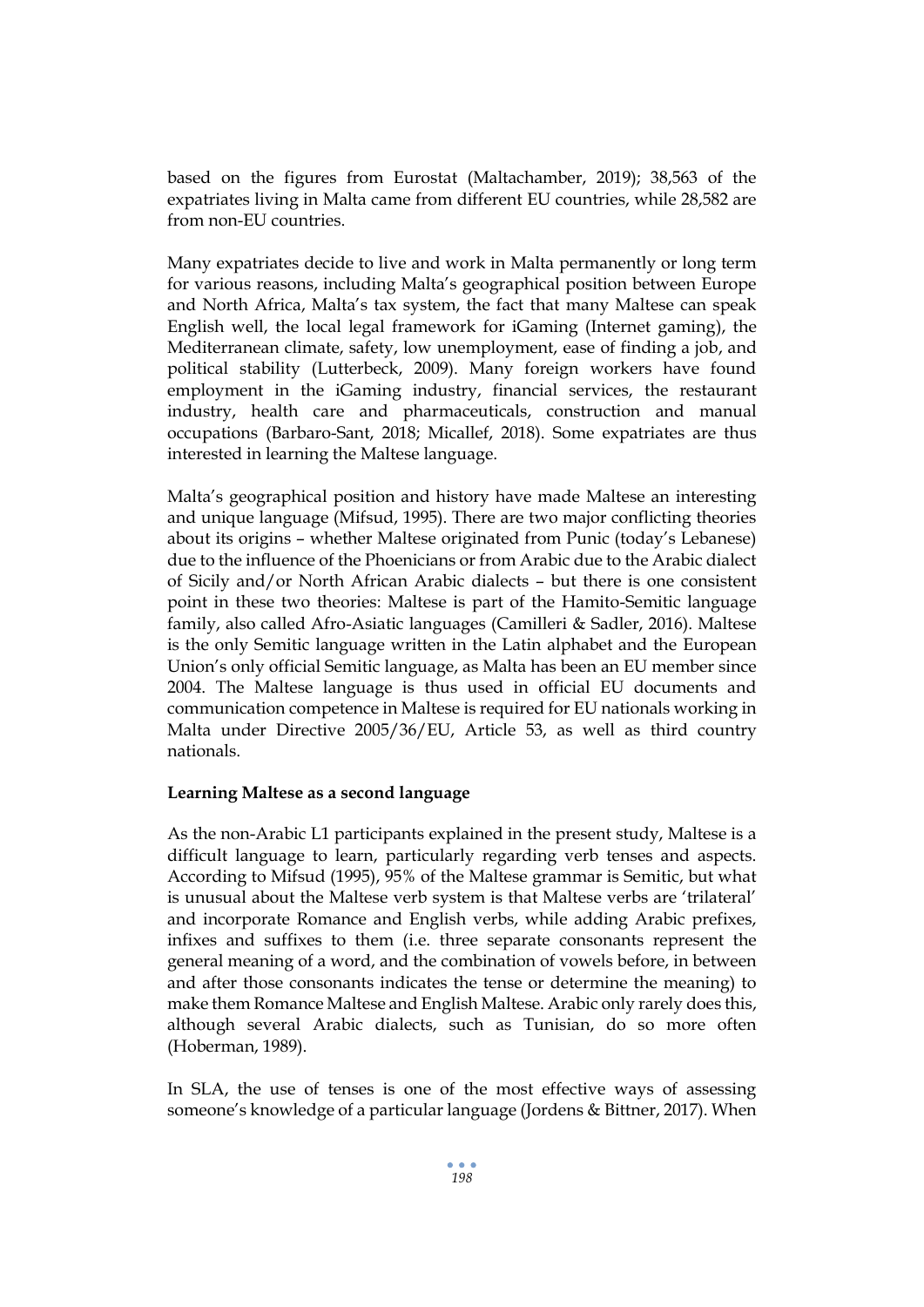learning any second language (L2), students tend to make tense-related grammatical errors both in oral and written forms (Pallotti, 2018). Pallotti states that, in most languages, the imperfective aspect generally sounds and seems simpler to many students compared to the perfective aspect. As learning is systematic, particularly in the use of verbs, Pallotti found that where the imperfective was used extensively, L2 learners were able to construct their own rules in systematic and creative ways. For instance, when learning Italian and other European languages, verb conjugation in the imperfective aspect always appears before the emergence of the perfective aspect, especially when expressing habitual and interactive actions (Pallotti, 2018).

For ML2 learners without any knowledge of Semitic languages, the temporal and aspectual systems of Maltese could be problematic. One difficulty that ML2 learners could encounter is when a sentence in Maltese contains a verbchain consisting of a *perfett* (a verb form describing a complete action, generally associated with past events) aspect followed by an *imperfett* (a verb form that refers to the internal temporal constituency of a situation) aspect; that is, the *perfett* as well as *imperfett* aspects are found in the same sentence (Borg, 1981; Fabri, 1993). For instance, in the sentence 'Komplejt naħdem' – literally, 'I continued I work' (I continued to work) – one must first conjugate '*kompla*' – literally meaning 'he continued' (to continue) – in the first person singular *perfett and perfective aspect*, and then one must conjugate '*ħadem*' – literally meaning 'he worked' (to work) – in the first person singular *imperfett* and habitual aspect. In most Indo-European languages, the second verb would be in the infinitive or a participle (for example in English: 'He continued to work'), whereas in Maltese there is a combination of *perfett* and *imperfett* as these terms encode both tense and aspect (just as in Semitic languages) and because there is no infinitive (again, as in Semitic languages).

It is obvious, then, that to master the Maltese language, an ML2 learner with no background in Semitic languages must handle the Maltese verbal tense and aspect from a new perspective. As there is no infinitive in Maltese, L2 learners should learn that when there is a verb-chain in a sentence, they must conjugate all verbs and that these verbs can have different aspects, as we have seen in the example of '*Komplejt naħdem*' above.

According to Żammit (2019), who confirmed and developed Camilleri Grima's (2015) findings, in contrast to Maltese people who prefer to use the *perfett*, ML2 learners from European and Asian countries opt for the *imperfett* when describing a set of pictures, despite their analysed knowledge of both the *imperfett* and the *perfett*. Both Camilleri Grima (2015) and Żammit (2019) acknowledged that this may mean that ML2 learners find it easier to learn and use the *imperfett* before the *perfett*. The present study investigated whether 35 intermediate-level adult ML2 learners preferred to learn the *imperfett* before the *perfett*.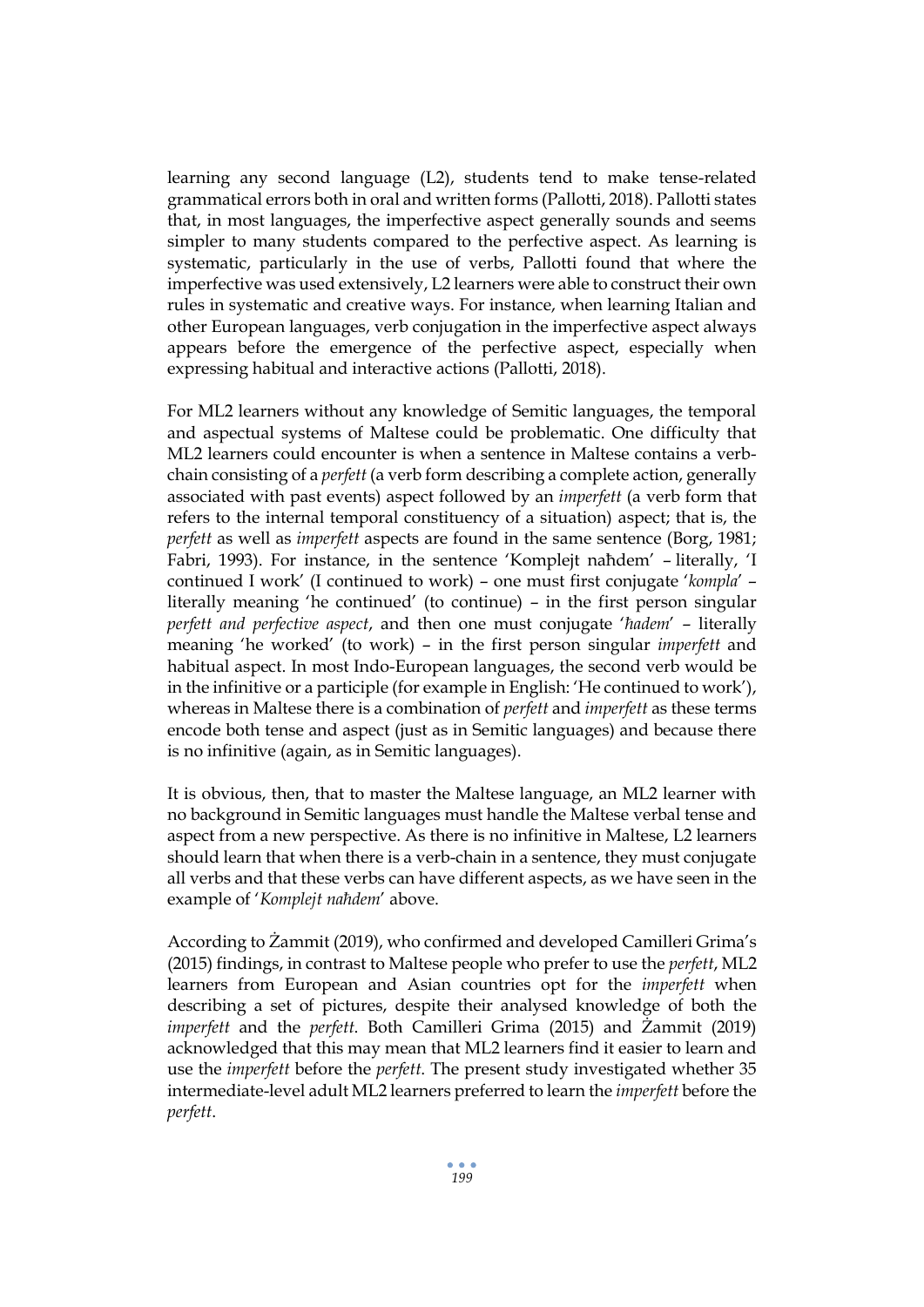## **ML2 pedagogy**

It was only in recent years that many expatriates felt the need to learn ML2. Although there is a demand for and interest in ML2 classes, there is a notable lack of linguistic research and no previous large-scale study examining ML2 teaching and learning (Żammit, 2019). Moreover, before the influx of expatriates in Malta, Maltese teachers were trained to teach Maltese as an L1 (ML1). It was only in 2014 that teaching ML2 began to be required, as many teachers started teaching foreign students in addition to Maltese students. A postgraduate training programme in Teaching Maltese as a Foreign Language started recently, in 2018. This postgraduate training was intended to teach Maltese teachers how to teach ML2 and provide them with the necessary training to do so effectively.

The need for a national policy for teaching ML2 within the context of bilingualism and plurilingualism, which involves both children and adults, emerged in 2019 as a result of the significant advent of foreigners to Malta (The National Policy of the Teaching of Maltese as a Foreign Language, 2019). As the Directorate for Learning and Assessment Programmes states, ML2 started being assessed at Primary, Middle and Secondary State schools in 2016. ML2 is also taught in independent schools, but it is not yet being taught or assessed in church schools. Teaching ML2 is thus quite new, and the teachers who did not graduate in recent years and who teach at Primary, Middle and Secondary schools or adults at evening classes did not receive any training in teaching ML2 during their pedagogical course, which is problematic because ML2 teaching must be implemented in a different way than ML1 teaching.

## **Second language acquisition and chaos/complexity theory**

Chaos/Complexity Theory (C/CT), which forms the conceptual framework of this study, has its origins in research explaining complex systems in the scientific fields (Harshbarger, 2007). However, it has recently attracted the attention of social scientists and educators in the SLA field, particularly in analysing the L2 learner's learning pattern (Larsen-Freeman, 2018). This theory is based on the connectivities/interactions amongst the factors which influence language learning and determine its nature. The theory posits that these unpredictable interactions could lead to the emergence of larger structures that are much greater than the sum of the components.

C/CT seeks to explore SLA through 12 characteristics; SLA is dynamic, complex, non-linear, chaotic, unpredictable, butterfly effect (sensitive to initial conditions), open, self-organising, feedback sensitive, adaptive, strange attractors and fractal patterns (Larsen-Freeman, 1997). These C/CT characteristics which influence SLA are associated with the learner, the teacher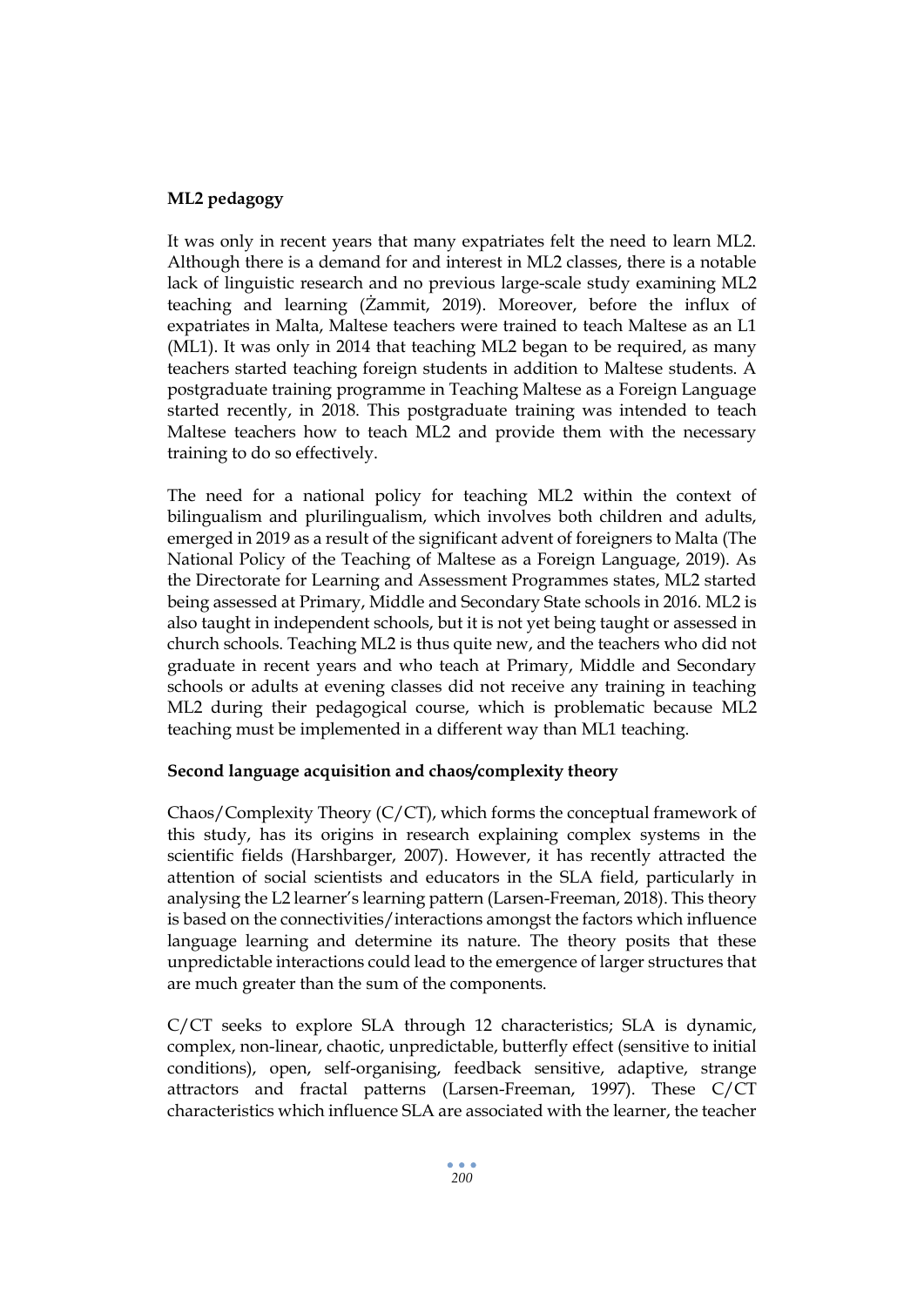and the learning environment (Larsen-Freeman, 2018) and can either enhance or hinder learning, leading to the learning phases of progress, decline and plateau. The present study seeks to link the L2 features of C/CT to explore the challenges encountered by foreign adults learning ML2 and to formulate effective teaching strategies for ML2.

## **The study**

This study explored how C/CT can be applied to explore the difficulties experienced by those learning Maltese as a second language. This research adopted a pragmatic epistemology and a longitudinal, qualitative research design. Pragmatism emphasises that the development of knowledge is through an individual's reflection as well as lived experience (Bazeley, 2013). The rationale for selecting pragmatism as the epistemological approach was that the study aimed to explore the lived experience of a sample of ML2 learners and to reflect upon the findings in line with C/CT. A longitudinal design of 15 months was adopted to effectively determine the impact of C/CT on SLA based on the data from the ML2 adult learners' scores on the Timed Grammaticality Judgement Test (TGJT) and Verb Conjugation (VC) tasks. In addition, qualitative data was obtained through the use of reflective journals, picture interpretation tasks, stimulated recall and interviews as these were essential to explore the issues associated with ML2 learning difficulties (Teddlie & Tashakori, 2003). The participants were also asked to identify any learning strategies that could overcome their ML2 learning issues. The ethics and research committee (University of Malta Research Ethics Committee and the Faculty Research Ethics Committee) approved this study.

## **The researcher**

I define my roles in this study as those of a researcher and a learner (Glesne, 2006). As I recruited participants, established contact with them, conducted one-on-one interviews, administered the tasks, transcribed, analysed, and interpreted the data, I felt fully involved in the study and acted as a researcher. At the same time, I took a learner's perspective that allowed me to examine and understand different aspects of the topic, reflect on various aspects of research procedures, and find answers to the research questions. Acting as both researcher and learner, I felt responsible for making sense of data and constructing realities through my own interpretation (Lichtman, 2010). As I have often been a student of foreign languages, I have experienced the SLA process in ways similar to the participants of this study, because, although I did not live in the country of the L2, I experienced the same kind of teaching methods, like the ML2 participants. For example, to name a few, as an L2 student, I used to sit in silence, listening to the teacher instead of interacting in L2 in class, working on my own rather than in groups, studying endless lists of words, verbs and exceptions by heart, and memorising them for examinations.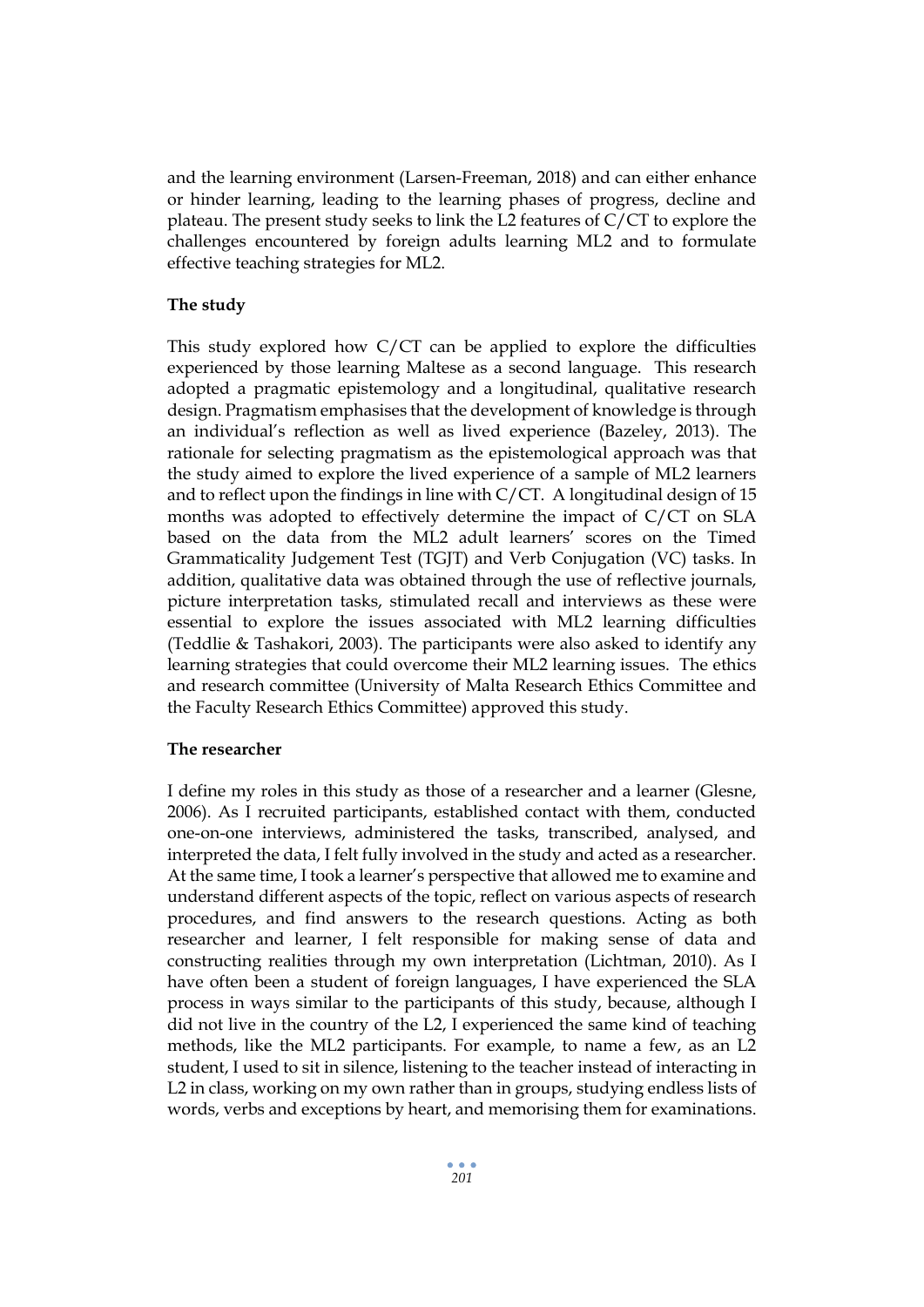My experience allowed me to better understand the participants' stances and their experiences related to their ML2 learning process. However, I was aware of potential biases that I could unintentionally bring due to my own experience, and I tried to ensure throughout the study that I restrained myself from relying on my subjective opinion. In order to reduce bias and subjectivity, I purposefully avoided sharing my own experience as an L2 student with the participants. I clearly defined my role as the researcher at the beginning of the tasks to ensure that my experience did not influence the participants' responses

#### **Contextual background**

The setting of the study was three lifelong learning centres in Malta. For a minimal fee, ML2 classes ran once a week for three hours from October to May with two-week intervals during Christmas and Easter recess (i.e. about 32 weeks). Thirty-five ML2 adult learners (aged 18–76 years) having different language backgrounds, coming from different parts of the world and various walks of life (i.e. participants held diverse professions and were from varied family contexts) participated in this research. The participants who met the inclusion criteria (i.e. adults over 18 years of age and who had finished the first level of ML2) provided informed consent; participation was voluntary. Fifteen Maltese adults from different walks of life also participated in this study for comparative reasons.

Although the demand for learning Maltese is increasing, it should also be taken into consideration that the number of adults who study Maltese in a formal way by attending classes is not very large yet. For this longitudinal study, during the last week of March 2016, I used convenience sampling in which all ML2 learners at Intermediate level attending the state-run lifelong learning programme had an equal and independent chance of being recruited and I did not select choose from among them. The population size in the 2015/2016 scholastic year was that of 39 participants who were studying ML2 at three different lifelong learning centres in Malta. The population size dropped to 37 in the 2016/2017 scholastic year, because two ML2 learners did not continue to attend their Maltese course. Of the initial population, one student was not willing to volunteer for this study, and another student left Malta for good. The final sample size for this study dropped to 35 out of a starting population of 39.

I was aware that ML2 participants could return to their home countries or that they could be absent on the day when I visited their class to collect data. To decrease the risk of dropouts from the study, I used to meet the participants who were absent from their Maltese lessons at a coffee shop to complete the data collection tasks for my study. In this way I avoided participant attrition as much as possible. This has affected the data because otherwise I might have had fewer participants and invalid results.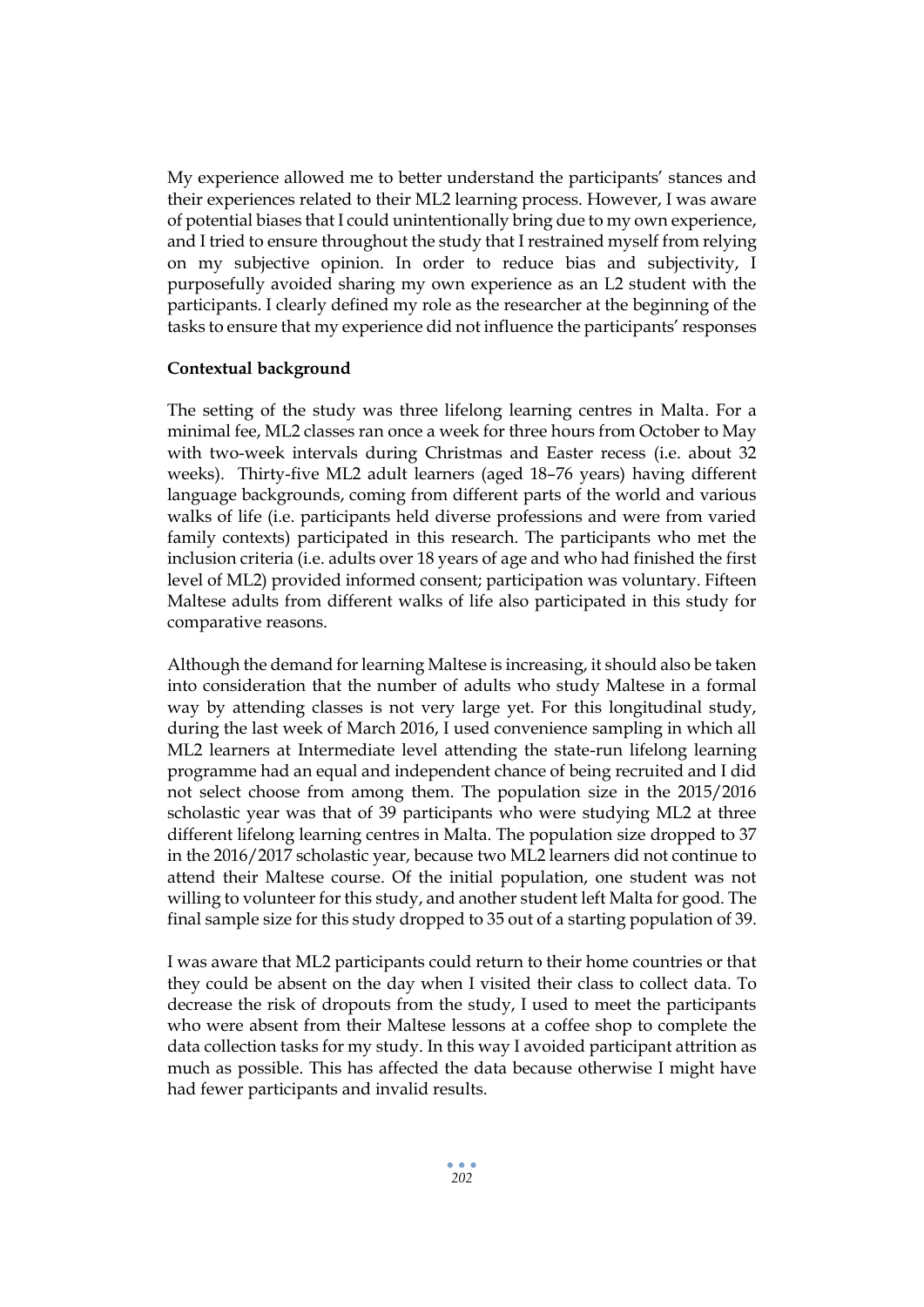#### **The research tools**

Since I did not carry out observations of lessons that the participants attended, the data regarding the teaching approach/es was gathered from the participants. According to most participants, they experienced a form-focussed and content-based approaches based on a graded grammar syllabus in which they were provided with tasks such as dictation, drill work, countless lists of grammar rules and verb conjugations to learn by heart. The participants reported that they did not experience a communicative approach or some form of inductive grammar instruction. Thus, it was assumed that the TGJT data collection tasks in which in 20 minutes, the participants needed to verify if 40 sentences were grammatically correct or not and the VC tasks in which the participants needed to conjugate the basic verb that was in brackets could have been related to the tasks they worked on during their ML2 lessons.

The other data collection tasks included a picture interpretation task in which the participants were requested to talk about two sets of pictures to assess the kind of verbal tense and aspect they used, a reflective journal in which five participants volunteered to write about their experience of learning Maltese and Maltese verbs, one-on-one structured interviews in which the participants answered my open-ended questions relating to ML2 learning especially the Maltese verbs, and a stimulated recall session during which the participants received copies of their previous TGJT and VC responses together with their picture interpretation transcripts, and were asked to recall why they responded as they did.

## **Analysis and Discussion**

The first part of this section reports that while learning Maltese as a second language did take place, the learning patterns were non-linear for all the participants. The second part organizes the difficulties experienced by learners into themes and explores the extent to which Chaos/ Complexity Theory can be applied to ML2 learning.

#### *Non-linear learning patterns*

From Figures 1 and 2 it can be concluded that learning ML2 verbs has taken place. As the data also shows, the distribution of the mean scores of TGJTs and VC are comparable. This supports the *fractal pattern* which is a C/CT characteristic, and indicates that if a participant experienced an improvement in their TGJT mark, there was also an increase in the VC mark, and the same trend followed when the scores declined.

From the confidence intervals shown in Figures 1 and 2, the differences between the participants' mean scores on the TGJTs and VCs from the three learning centres did not achieve any statistical significance for the participants'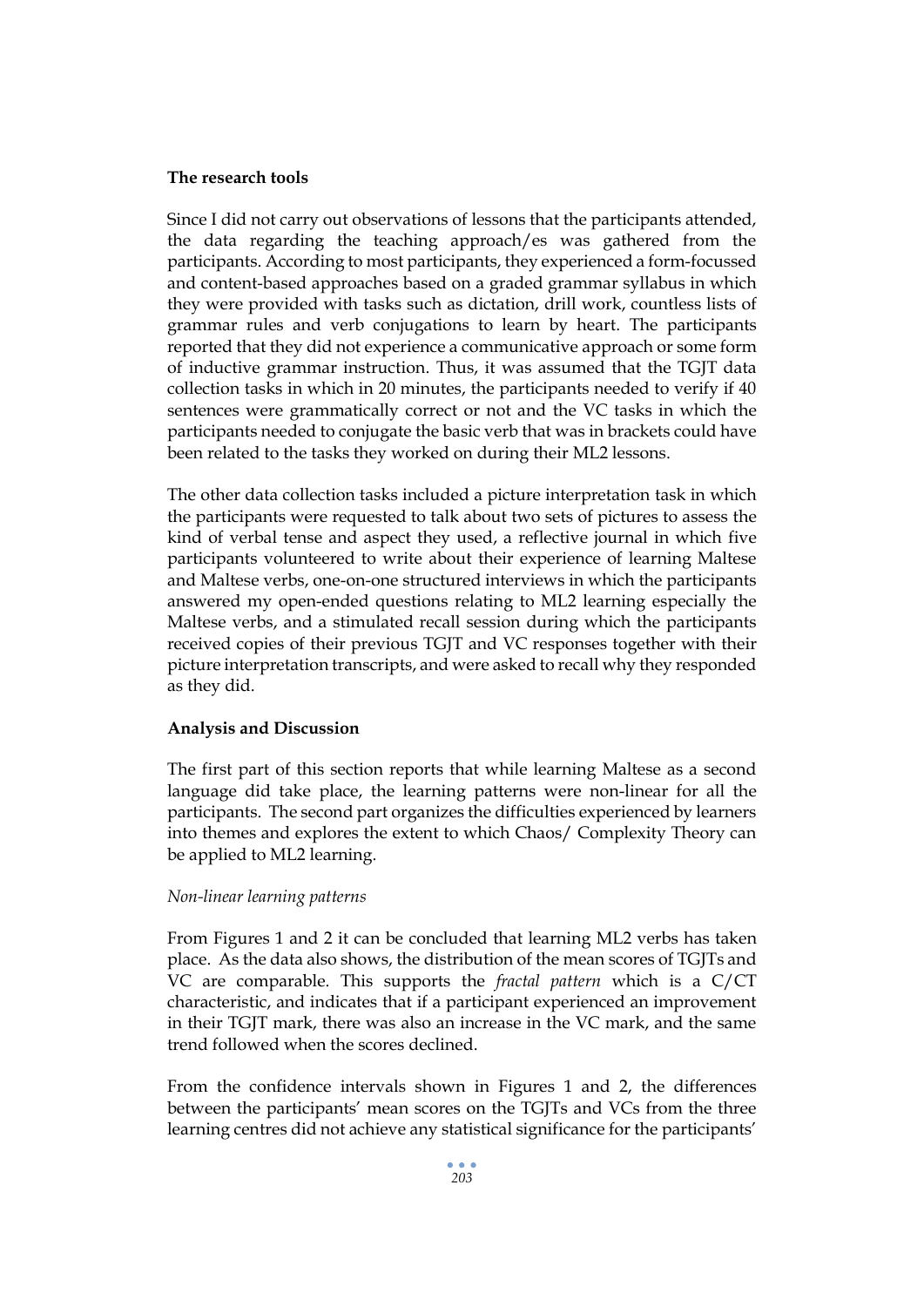first four performances on TGJT and VC, (i.e. in March 2016, May 2016, October 2016 and January 2017). In fact, the mean TGJT and VC scores varied only marginally between March 2016 and January 2017, as one can see through the overlapping of the confidence intervals. They then increased significantly from March 2017 to May 2017, as one can see through the disjoined confidence intervals of the last two months compared to the first four months. This shows that the learning process is exponential after some time: early on, there are small insignificant changes in the learning process, but over time, learning accelerates – at least that is what occurred among these participants in this study and concerning this grammatical area of verbs. This supports another C/CT characteristic, the *butterfly effect*. According to the butterfly effect, insignificant minor changes can lead to drastic major changes over time (Larsen-Freeman, 1997).



 $\overline{8}$ Mean Verb Conjugation Score 6  $\overline{5}$  $6.74$  $\mathbf{3}^{\mathbf{1}}$ 5.97  $5.20$  $\boxed{4.54}$  $4.69$  $4.46$  $\overline{z}$  $\mathbf{1}$  $\circ$ March 2016 October 2016 March 2017 ا<br>May 2016 January 2017 May 2017 Phase

*Figure 1: The Mean Scores of Timed Grammaticality Judgment Tests out of 40*

*Figure 2: The Mean Scores of Verb Conjugation Tasks out of 10*

Analysis of learner performance on TGJT and VC tasks indicates that the teacher cannot predict the learner's performance, because a student who has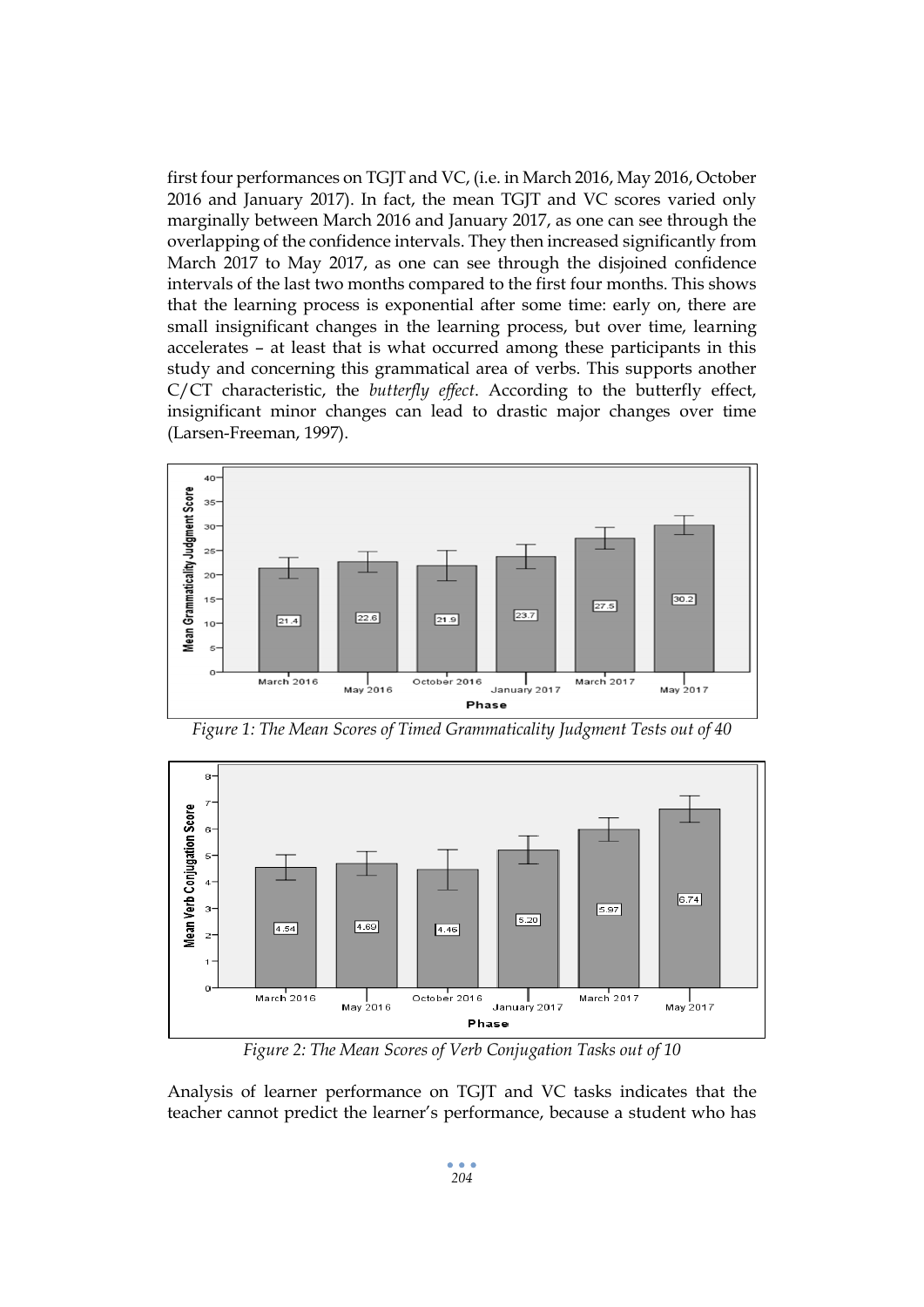performed well may either improve or decline in performance in the subsequent test. In light of this, the findings of the present study are contrary to those reported by -previous?? studies, such as De Bot and Verspoor's (2005), who found that SLA has a clear starting and ending point and is thus linear and can be displayed in a cause-effect graph. The idea that learning is linear means that the learner's performance keeps on improving over time and it cannot decline; this is not evident in the current study, and is also not supported by C/CT. The findings of this study are supported by most researchers who acknowledge that SLA is not linear (Bernat, 2008; Larsen-Freeman, 1997, 2016, 2018; Safari & Rashidi, 2015), but is rather a complicated process that cannot be predicted, as evidenced by the varied performance of learners over time. The unpredictability of a learner's performance is influenced by several factors, as demonstrated in some learning theories such as the Completion Model, which emphasises that within a person's system of language, SLA is influenced by social, cultural, environmental and psychological variables, which work together to determine how a person learns a language (Larsen-Freeman, 1997, 2011, 2016; Verhoeven, 1994).

According to Larsen-Freeman (1997), a complex system is usually non-linear, so the effect does not depend on the cause. It is therefore evident that the ML2 learner performance on grammar tests (i.e. the effect) does not completely depend on the teachers' teaching methods or the learner's time or effort spent in learning ML2 (i.e. the cause), although certain teaching methods and quality study time could help. There are many internal and external factors that may influence the L2 learner, such as interlanguage feedback from L1 users, peers or teachers; the learner's age, motivation, and attitude; and the strategies of teaching and learning (Larsen-Freeman, 2011). It is expected that learners will always have their reasons for their poor performance in L2 tests. Beckner et al. (2009) add that if an individual desires to do things in a certain order, C/CT will prevail. To comprehend how C/CT applies to SLA, the ML2 learners' difficulties are explored below and linked to C/CT.

#### *Learning Challenges*

All participants were faced with various problems ranging from personal to environmental that could have led to either a *decline*, *progress* or *plateau* (i.e. periods of no noticeable progress in learning) in their learning curves as assessed by their performance on both grammar tests. The existence of these problems associated with ML2 learning is evidence that C/CT truly prevails.

#### *Learning the* perfett *before the* imperfett

During their interviews, all 33 ML2 participants – except the two Arabic L1 participants –stated they had learnt the imperfective aspect before the perfective when learning other European, or Asian languages as their L1 or L2,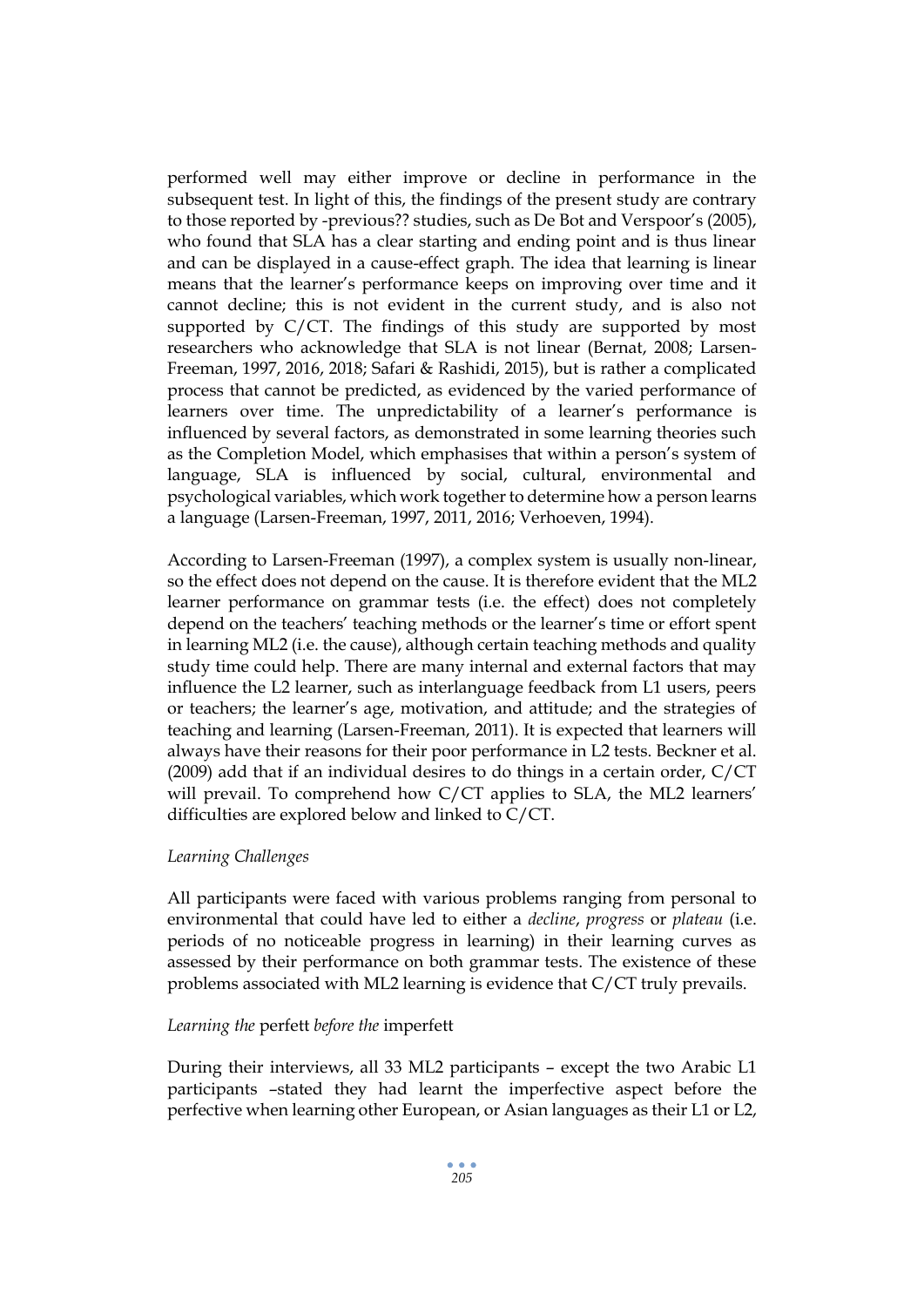and Semitic languages as their L2. However, all 35 participants claimed that Maltese teachers taught them the *perfett* before the *imperfett*, and the 33 ML2 participants (with non-Arabic L1) found the Maltese verb system very difficult to learn.

The two Arabic L1 participants (one from Palestine and the other from Libya), however, both claimed during their interview that they found it quite natural to learn the *perfett* aspect first and then the *imperfett*. Both also acknowledged that, when they learnt Arabic as their L1, they first learnt the *perfett* and then the *imperfett*. This is what happens when Maltese people learn or teach ML1, as confirmed by both the 15 Maltese participants and the 35 non-Maltese participants in the present study. This could be because Maltese, like all Semitic languages, does not have an infinitive, and also because the basic verb form in Maltese (as in other Semitic languages) is the third person singular masculine in the *perfett* aspect (called 'Mamma' in Maltese).

As teaching and learning ML2 is a new subject in the Maltese education system, teachers have not been trained to teach it and were trained to teach ML1 during their pedagogical course. Since they may not be aware that ML2 should be taught differently from ML1, it seems that most teachers tend to teach ML2 in the same way they would teach ML1 to a native speaker (henceforth ML1 users), accordingly preferring to teach the *perfett* before the *imperfett*.

My finding is in line with Camilleri Grima (2015) and also found, during the picture interpretation tasks, that the *imperfett* is produced by ML2 learners as opposed to ML1 users and Arabic L1 users, the latter producing the *perfett* when describing a set of pictures. There were also some European and Asian participants who reproted that, when studying their L1 and any other L2, including Arabic, they first learned the imperfective and then the perfective, while ML1 users and Arabic L1 users claimed that they learned the perfective before the imperfective when learning their L1. This relates to the C/CT characteristic of the Butterfly Effect, in which the L2 learner is influenced by initial conditions and hence by their L1. Based on these findings and the participants' comments in this study and Camilleri Grima's (2015) project, it is suggested that teachers should teach the *imperfett* before the *perfett* when teaching ML2, in contrast to the order adopted by Maltese teachers who teach ML1 of the *perfett* first, followed by the *imperfett*.

## *Difficulties in making effective use of language transfer*

C/CT explains the difficulties experienced by the L2 learner via adaptability as well as feedback sensitivity. For SLA to be effective, the L2 learner needs not only to adapt to the new environment/culture, but also to accept and use feedback from native speakers (in this context, ML1 users). The self-organising aspect of the transfer from L1 can either be positive or negative, and a negative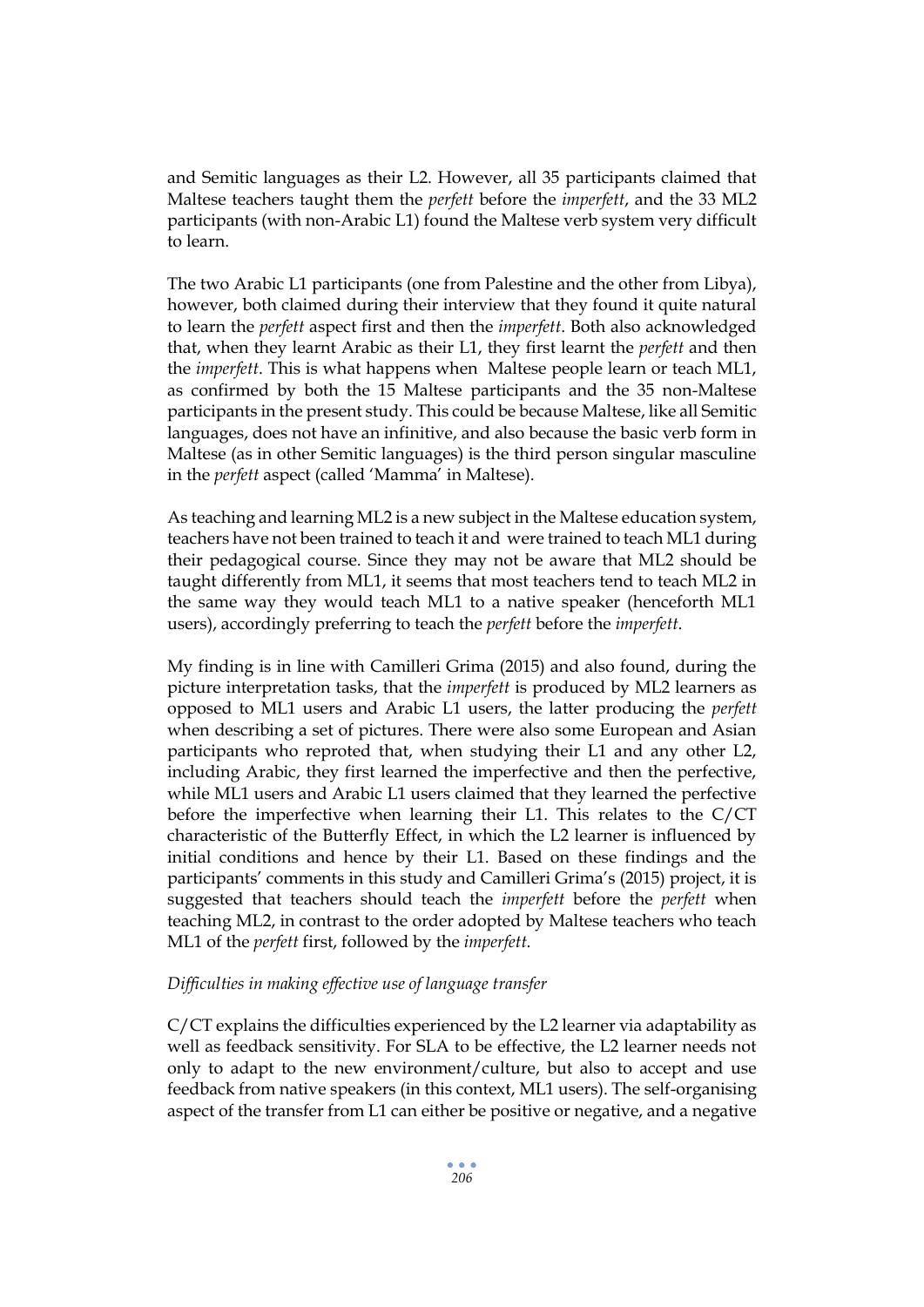transfer is associated with a decline or plateau in the learning process (Tamjid, 2007).

During their interview and in the reflective journals, all 35 participants acknowledged that Maltese was either similar to or different from their L1, and this either positively or negatively influenced their ML2 learning. Positive transfer from a source language can be attained by the facilitating effects of the L1 in SLA. Positive language transfer (Selinker, 1972) was reported in cases in which the participants' L1 is Arabic or Italian. Most of the learners acknowledged that if they were familiar with Arabic they would perform well in learning Maltese, especially Maltese grammar. Knowledge of Italian was associated with easier learning of Maltese vocabulary. According to Brincat (2005), out of 41,000 words in Aquilina's Maltese-English Dictionary, 32.41% are of Arabic descent, 52.46% are of Sicilian and Italian, and 6.12% are of English origin. For other L1s, negative consequences of language transfer were reported; most learners may thus have experienced negative transfer due to the differences between their L1 and Maltese.

All participants bar one agreed that it was easier for a person who knows Arabic to learn ML2 (because Maltese was initially derived from Arabic, so the two languages share several similarities). , This participant who had learnt Arabic as an L1 scored extremely low marks in the TGJT and VC tasks and in his reflective journal, he reported that Arabic was interfering with his ML2 learning. Some participants who had no knowledge of either Arabic or Italian obtained high scores in the TGJT and VC tasks. This result is grounded by Kellerman's theory (1979) on Perceived Language Distance, which postulates that when an L1 and L2 are related to each other, they can create more confusion and present greater issues for the L2 learner than where there are differences between the two languages. This is in line with C/CT's characteristic that SLA is unpredictable, complex, chaotic and is attracted to a strange attractor (Larsen-Freeman, 1997).

During their interview, the participants suggested that the ML2 teacher should ask the learners to list a number of words or grammar rules which are similar in Maltese and their L1. In this way, the adult learners reported they could benefit from a positive transfer between Maltese and their L1, and could eventually remember more grammar rules. In fact, all participants reported that although Maltese was quite different from their L1, the two languages shared some similar principles. For instance, one of the participants realised that, like Russian, Maltese does not have the verb 'to be', while another one identified that, like Italian, the Maltese language is null-subject and another participant realised that the order of appearance of units and tens in Maltese numbers was similar to the German order.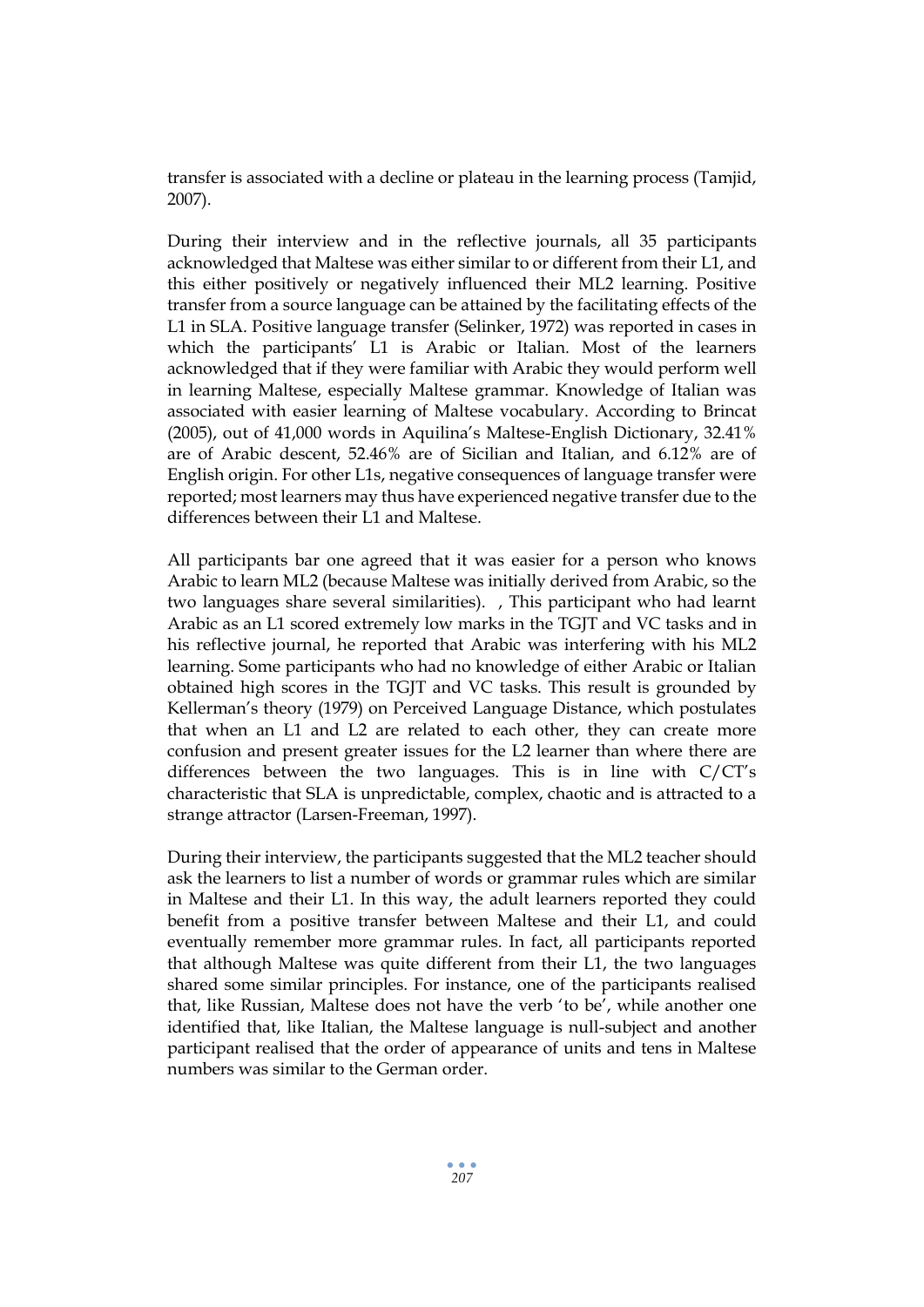#### *Problems encountered during the initial stages of learning Maltese*

When a learner experiences a problem in the first encounter with the L2, the problem may continue. Most participants reported that they performed poorly in this study's tests because of an initial problem they encountered while learning ML2. This is further evidence of C/CT's butterfly effect, which is described by De Bot et al. (2007) as a little alteration in the initial learning stages could lead to a significant difference during a later state. During the stimulated recall session, thirteen participants reported that their poor performance in the TGJT and VC tasks was due to the challenges they experienced since their first lesson and which persisted. A participant reported in her? reflective journal that he had been confused from the start about verb conjugation in Maltese and has always scored very low marks in verb tests. Another participant declared during her interview that she felt frustrated because, since the first class, she not only experienced problems with verb conjugation but also with pronunciation, as she confused the pronunciation of the vowels 'e' and 'i', which in Maltese is the opposite of their English pronunciation. Concurring with De Bot et al. (2007), Larsen-Freeman (2011) states that an early problem in SLA can affect the L2 learning process; a small, insignificant problem in the beginning of SLA can thus lead to a drastic problem over time. The participants who discussed this issue during their interview, were of the opinion that the educator and the students who encounter a specific problem at the beginning of the ML2 course should promptly address this issue before it worsens.

#### *Lack of both implicit and explicit knowledge*

SLA can occur in an implicit (i.e. learning a language in an incidental way, without being conscious of what has been learned), as well as an explicit manner (i.e. a learning process that enables the learners to express what they have understood by attending lessons), depending on the continuity of the exposure of the learner to the L2 (Helie & Sun, 2010). According to Esteki (2014), implicit knowledge helps the learner to be proficient in L2, while explicit knowledge helps the learner to use the L2 accurately, although overdependence on explicit knowledge to increase the language accuracy will lead to a reduced fluency (Roehr-Brackin, 2010). To effectively develop ML2, explicit and implicit knowledge should be considered together and not in isolation.

During their interviews, several participants reported that when they obtained lower scores on the TGJT and VC grammar tasks, this was due to a lack of exposure to Maltese during their four-month summer vacation period or the two-week recesses for Christmas and Easter. Thirty-one participants acknowledged that when they visited other countries, they neither spoke nor listened to Maltese and thus, their implicit knowledge could not develop during their holidays. As evening classes were not provided during the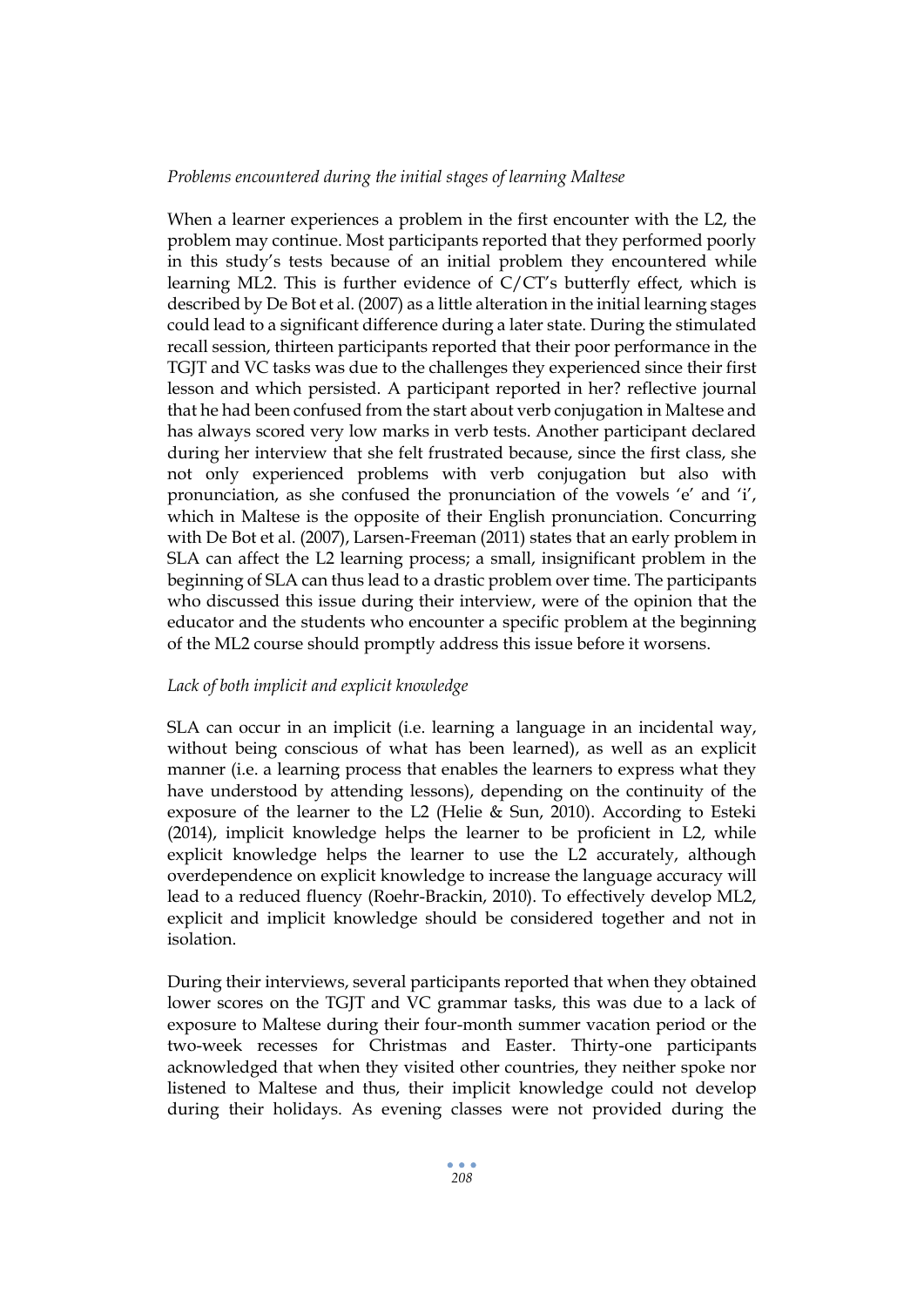holidays, most participants could not attend, which also ruled out the development of explicit knowledge. Participants who were married to Maltese partners reported that their partners were not willing to speak in Maltese, and if participants spoke in Maltese to their Maltese partners or other ML1 users, the latter were not willing to correct these learners' mistakes, but answered in English instead of Maltese. According to C/CT, learning is also feedback sensitive (Larsen-Freeman, 1997), so learning might not take place when ML1 users are 'too polite' (as many participants reported) to correct ML2 learners during their interactions.

Language development is frequently characterised as a process in which learning occurs implicitly in the absence of awareness of what is learned, in the way children learn their L1. As noted in Rebuschat and Williams (2009), essential skills including language comprehension and production are largely dependent on implicit language, which did not occur in this context. The lack of an interface between explicit and implicit knowledge underlines the pedagogical implications of the lack of implicit or explicit knowledge during SLA. The underlying issue is not the lack of exposure to L2, but the break in exposure during the holiday period. As observed in Zdanawoski (2014), apart from age as a determining factor in SLA, disruptions after the initial period of exposure are a major factor that affects SLA among adult learners. Exposing adult learners to a different environment will eventually lead to resistance and lack of willingness to learn an L2 (Buttaro, 2004). Extended breaks in exposure to the Maltese language hampered SLA and might have contributed to a decline in ML2 knowledge among participants.

During their interview, many participants suggested that the issue could be addressed if the teacher makes the lessons relevant to their everyday lives, such as by teaching them through dialogues, stories, real-life themes and role-plays. They preferred to learn their grammar, vocabulary and sentence structure through storytelling, dialogues and role-plays, rather than receiving a list of vocabulary phrases and grammar rules from the teacher and doing drilling exercises. Participants maintained that they could better understand and memorise the vocabulary and grammar rules presented in this way and more readily apply their language knowledge into practice. As Cameron and Moss (2011) state, it is important for foreign adults to apply their learning to everyday life circumstances to become resourceful, confident and able to integrate into L2 society.

## *Adult commitments*

C/CT's characteristic of openness requires that external factors influencing SLA should be considered in the learning process (Gonsior et al., 2014). External factors can affect SLA either positively or negatively. In this study, adult learners had many commitments apart from learning Maltese. Most (32)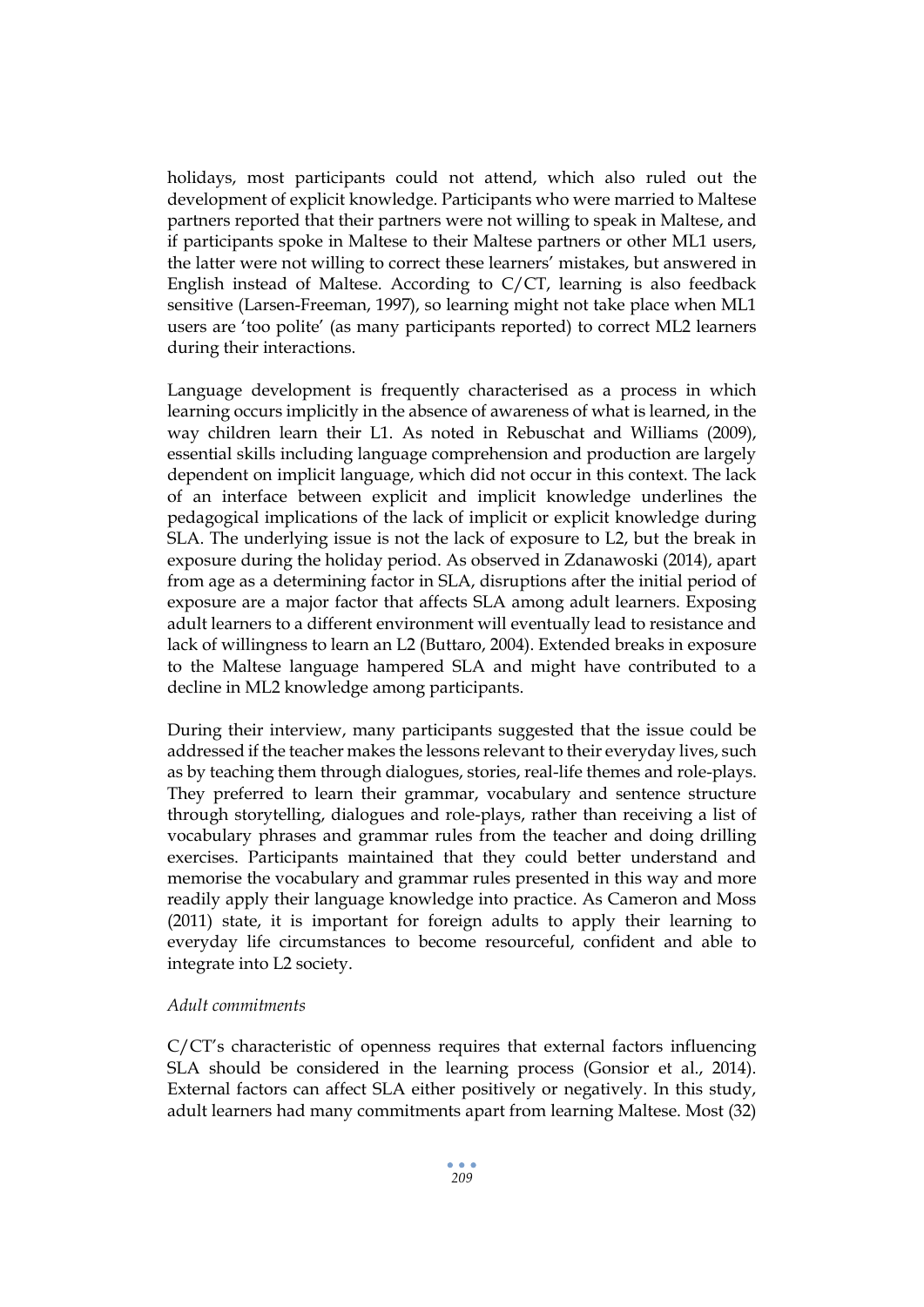adult participants claimed during their interview and in their reflective journals that learning Maltese requires commitment in terms of time, but that it is difficult to find the time when one is working; cooking; raising a family; taking care of children, a new-born baby or sick parents; has a garden, pets or hobbies; and needs to keep the house clean. These responsibilities can limit time to plan, read and study (Malone, 2014). Some participants perceived being an adult with so many commitments and responsibilities as a reason for their poor performance in the ML2 tests when they compared themselves to learning an L1 or L2 as carefree children.

In general, during their interview, some participants said they were attempting to do too many things and were struggling to multitask. Also, as they multitask, their level of work and concentration drop. This suggests that if they are seeking to do more than one aspect when learning ML2, the odds are they are not going to have the attention they really need to learn what they are studying: it is much easier to concentrate on one thing. Nevertheless, good things are not achieved by accident, but by a number of small things put together (attributed to Vincent van Gogh [Chang, 2006]). This is in accordance with the butterfly effect characteristic of C/CT, which indicates that small insignificant actions may contribute to a drastic improvement over time.

Participants proposed during their interview that the ML2 educator could show them how to set specific targets in Maltese learning. Such objectives should be simple to attain and inspire learners to achieve frequent successes. When teachers set a huge target for them, such as 'study Maltese one hour per day', participants found themselves achieving it only two or three days a week and thus felt like they were failing. If their goal is, rather, to 'study for five minutes a day', they could feel more successful in meeting this goal. Thus, in line with the butterfly effect, these five-minute increments will create something more.

A few participants described during their interview that many language learning products promise to help them learn an L2 quickly, but it is impossible to learn a language in a week, three months or even a year. SLA requires years of constant work to reach a high level. This does not mean that L2 learners do not accomplish any significant goals along the road, including conversational fluency, but it suggests that it is going to take longer to get to that desirable, native-like fluency. According to the participants, because there are no shortcuts in learning ML2, it makes far more sense to commit to it for the long haul, so it does not seem to be a barrier during their learning journey. These adult learners claimed that teachers need to encourage their students to remain dedicated to studying ML2 so they can set up a successful study routine with only five minutes a day. Learners should keep track of their improvement and will see that their commitment get results.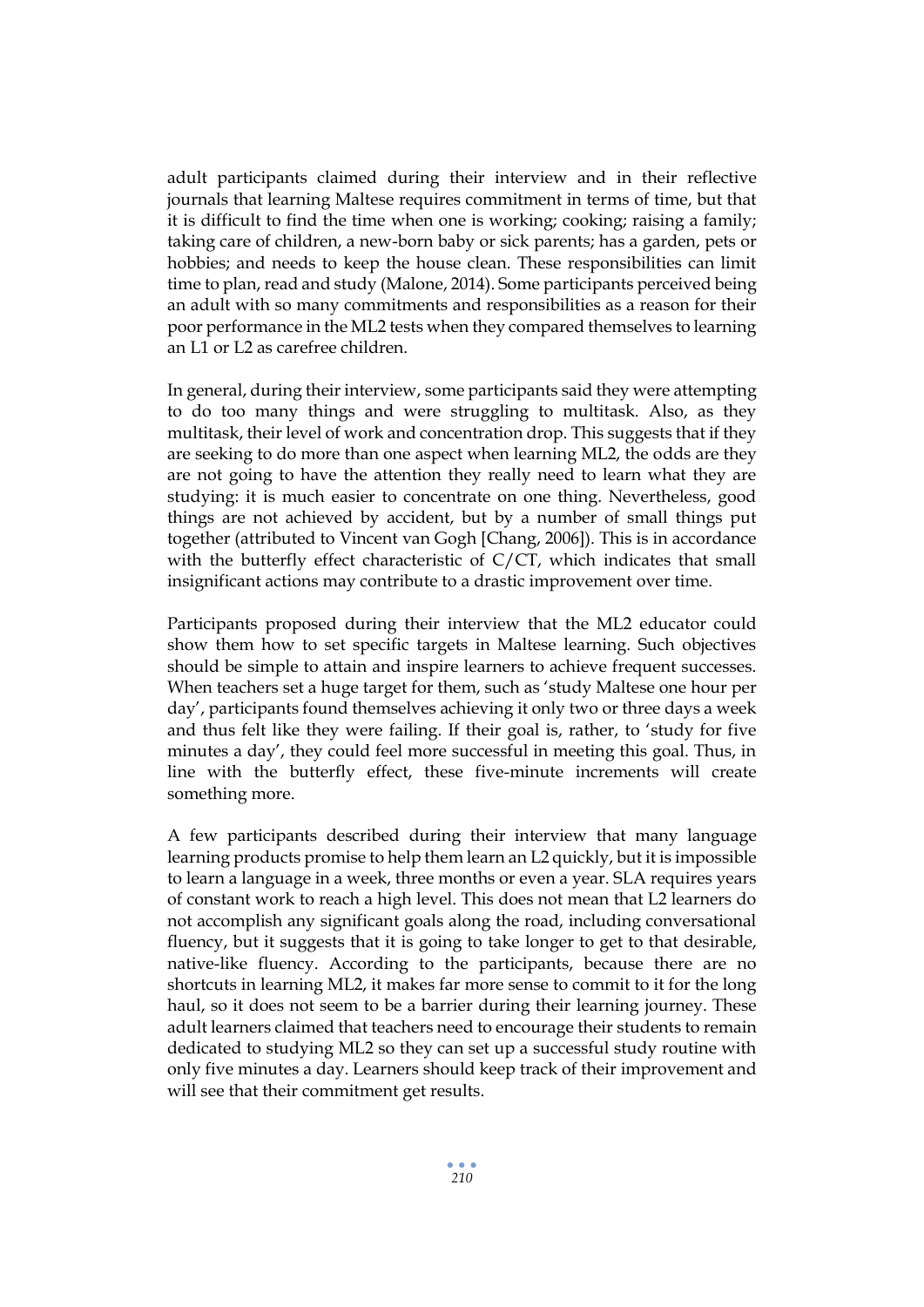## *Culture shock*

C/CT is characterised by sensitivity to initial conditions and adaptation. There are indications that SLA is influenced by the existing difference in culture between the learner's home country and host country. In this study, during their interview, some participants blamed their poor performance in learning Maltese on the existing cultural differences with their home country, whereas other participants performed well due to the similarity of their culture with Maltese culture. Twenty-three participants reported that they were influenced by culture shock and they needed to adapt themselves to Maltese culture. One of the participants, from Albania, wrote in her reflective journal that she had adjusted to Maltese culture by repairing computers for the Maltese and then felt more successful in learning Maltese as she was interacting more with Maltese people. According to C/CT, learners must adapt to the environment of a complex system (in this case of SLA). Based on Foley and Thompson (2003), learning a language is a socially oriented process that widely links to the environment, which is a constituent of cultural and cognitive processes.

The present research shows that culture differences between Malta and the original culture of the ML2 learners could create difficulties in learning ML2. Culture shock can be countered by cultural intelligence, where the learner becomes flexible enough to understand, listen and analyse as well as reflect on the target language culture (Aravind & Dwivedi, 2015). An inability to unlearn and challenge one's own cultural beliefs and practices may impede SLA.

The participants would like their teacher to encourage them to compare their own culture with Maltese culture. They reported during their interview and in their reflective journal that they would develop a greater appreciation for Maltese in this way because they would have a way of comparing traditions and customs. Maltese cultural peculiarities can make for memorable points of comparison. By integrating intercultural communicative competence in language teaching, the teacher could motivate learners to contrast Maltese culture with their own and provide comparative interpretations, pictures and stereotyping of the learners' own and Maltese culture (Lázár, 2003). Nonetheless, according to C/CT, SLA is unpredictable (Finch, 2004) and it is therefore not a given that the ML2 learner who can adapt to Maltese culture will not experience a problem while learning ML2. It is also difficult for the teacher to declare that all ML2 learners will resolve the culture shock issue in a similar way.

#### *Learner's memory problems due to ageing*

According to Gathercole and Baddeley (2014), as an individual grows older, memory loss sets in and SLA is also affected. However, some learners performed well in the ML2 tests despite having advanced age, and it can thus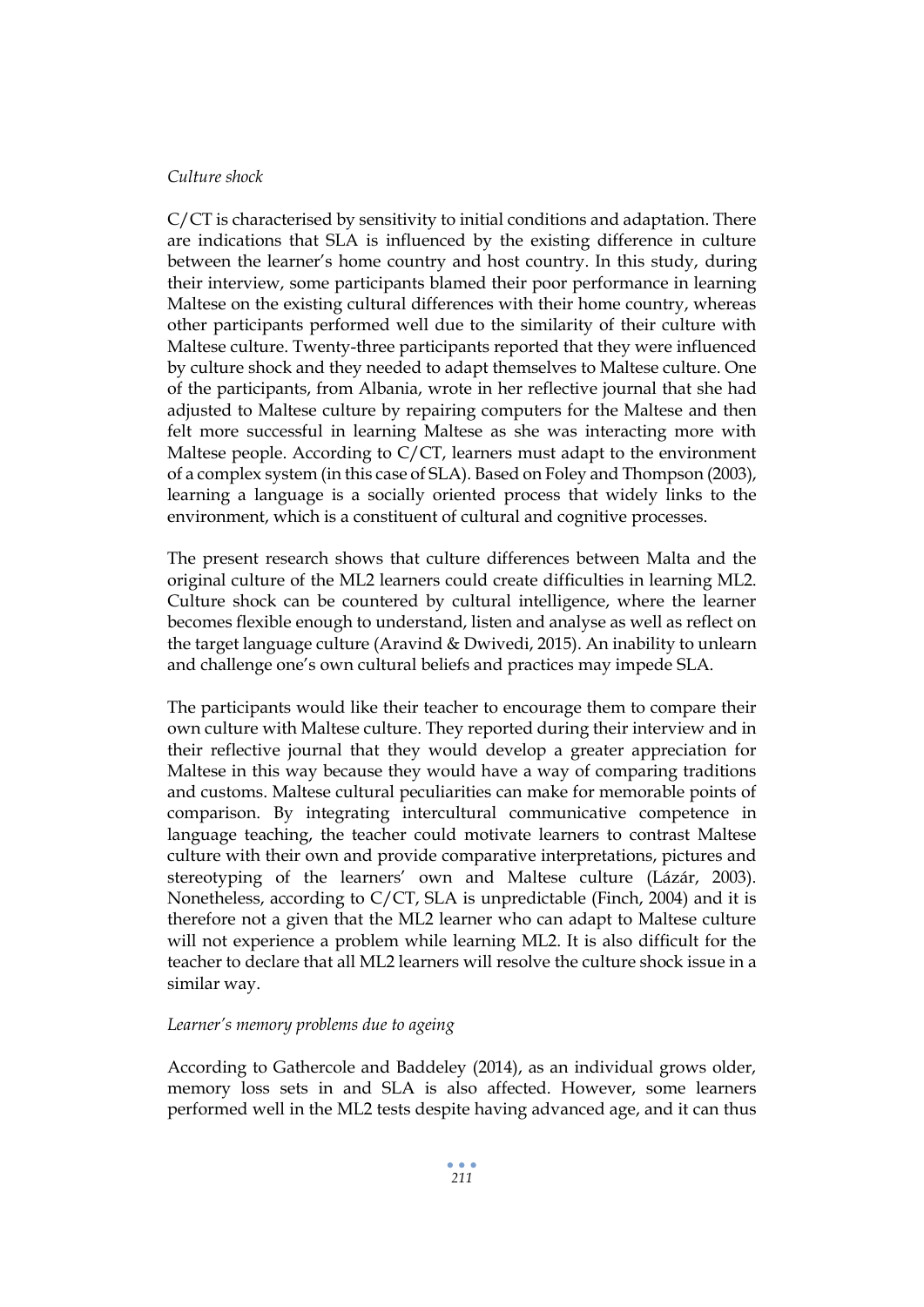be said that other factors interfere with learning apart from memory loss. Growing older and experiencing memory loss was cited by 27 of the 35 participants as the reason for the declining performance in their TGJT and VC tasks, especially on the VC tasks. Twelve of these participants declared during their stimulated recall that they had been suffering from long-term memory loss. Memory loss was also found not only to affect ML2 learning but also L1. Participants were consequently very frustrated when they made a strenuous effort to remember a word in their L1.

During her interview, a participant admitted that her memory was failing her due to the ageing process, because as a child she had a very good memory. This highlights the critical period hypothesis, in that SLA processes in adults are slower and less successful than in children younger than 18 years of age (Muñoz, 2017). The maturation mechanism has been proposed as synchronous constraints in both the ability to lose some vocabulary and grammar aspects in L1, and the ability to gain some aspects in L2 (Bylund et al., 2012). During the first 10 years of life, SLA and L1 acquisition are at their highest (Jia & Aaronson, 2003). After this period, the potential to acquire an L2 declines and L1 acquisition also slows. Moreover, according to Jia and Aaronson (2003), the differences favouring SLA in children may lie not only in biological but also in psychological and social factors. This implies that plasticity for both L1 attrition and SLA are age-dependent and correspond to qualitative changes in individual learning ability. Since during their stimulated recall, most participants gave this reason for their lower scores on both TGJT and VC tasks, this supports the self-organising C/CT feature, which means there are numerous factors at play that influence SLA.

As reported above, participants pointed out the importance of oral discussions and involvement, role-plays, language games, small debates and written essay activities, rather than long repetitive lists of vocabulary words and grammatical rules, to help them overcome their memory issues. This result might be accounted for by the hypothesis suggested by McNamara and Scott (2001), who claimed that a learner's memory issues could be due to a lack of teaching and learning strategies for processing information. It is probable that the participants required the learning they received to be integrated and transferred in their production, thereby improving their memory and eventually their overall output in ML2.

#### *Frustrations associated with either stagnation or slow progress in ML2 learning*

Three of the most imperative C/CT characteristics are that SLA is dynamic, unpredictable and chaotic (Finch, 2004). As SLA is dynamic – since learning an L2 declines or improves – the ML2 learner may feel frustrated at not being able to learn Maltese as expected. This situation is chaotic and, when frustrations set in, the outcome is either a decline in performance or stagnation (when the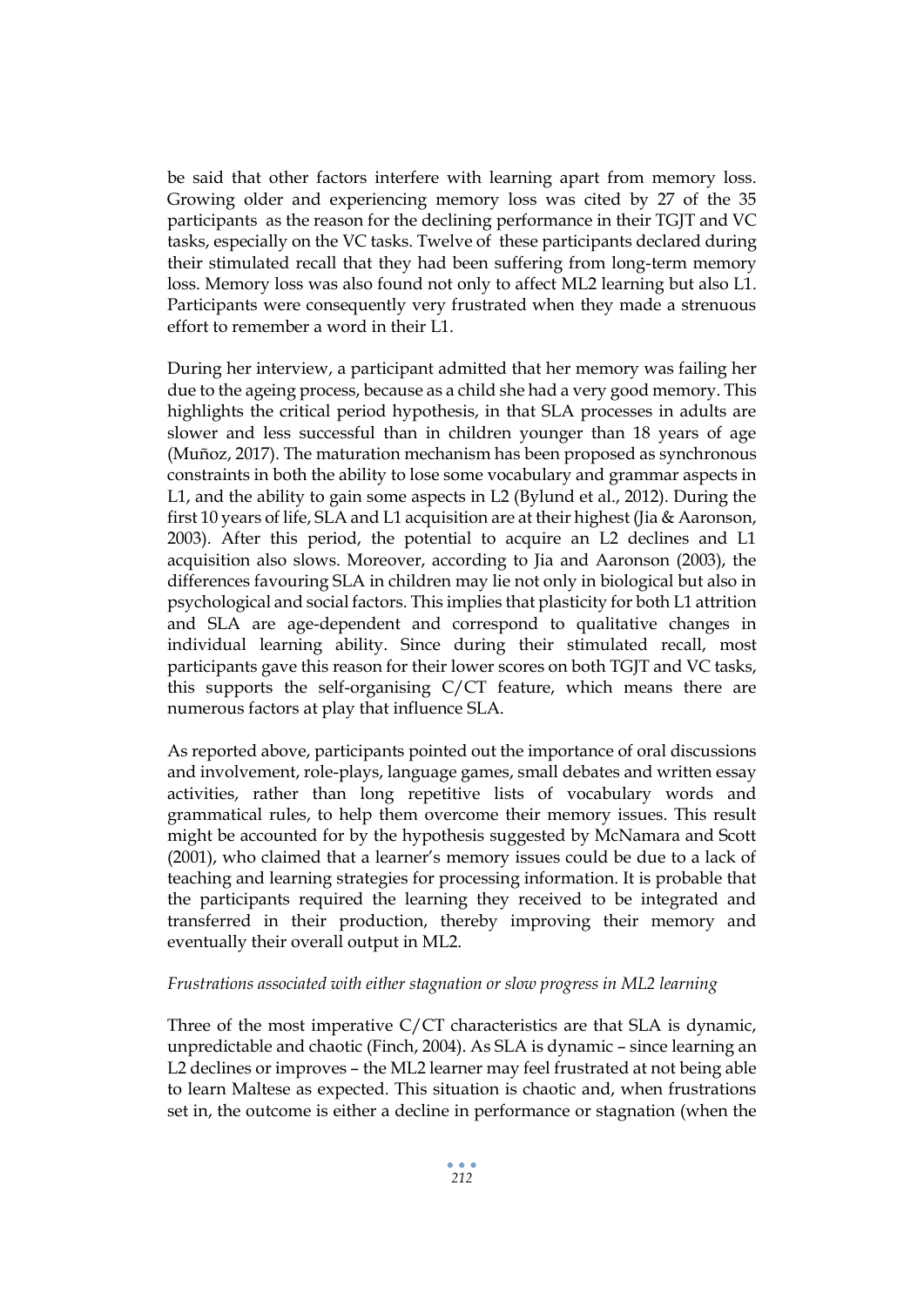learning curve plateaus). During their interview, most participants expressed their frustrations because, despite putting in considerable effort, money and time into learning Maltese, the results indicated a decreased performance or absence of progress. Initially, the learning curve could be steep but, following SLA, the curve could flatten and thereafter slow down irrespective of the learner's L2 exposure (Engel & Van den Broeck, 2001). In such a situation, the learner is likely to become frustrated and unable to generate more effort, leading to even poorer performance. Tamjid (2007) adds that even if the learner's L1 is related to the L2, the existence of strange attractors – which are also C/CT features – will lead to a non-linear pattern of learning. The period during which the L2 learner is experiencing a plateau can be called chaotic because the new content being taught results in a collapse of the content that was taught earlier (Safari & Rashidi, 2015). The stagnation in the learning process usually continues until the learner understands how to incorporate the new concept into the already existing, previously taught, concepts.

During their interview, twenty-nine participants reported being frustrated due to the absence of progress in ML2 learning. This frustration was further aggravated by the fact that these participants were attending evening classes as well as trying hard to interact with ML1 users and yet their performance in speaking Maltese was stagnating. A participant reported that she did everything she could, such as always speaking in Maltese to ML1 users even when they reply to her in English, listening to the radio, watching Maltese drama series on TV and reading books, and yet she experienced a plateau phase (i.e. she obtained the same mark on three consecutive TGJT and VC tasks). As a result, she felt frustrated because she was not aware of the reasons for her stagnation in learning Maltese after all her effort and time.

Some participants admitted that they were uncomfortable speaking in Maltese to ML1 users. They felt that they have not perfectly mastered the Maltese language, although they passed their evening class final exam and were at an intermediate level. This supports the C/CT characteristic of a strange attractor (Larsen-Freeman, 1997), which means that no matter how much time and effort a learner dedicates to learning a language, he or she still can obtain unpredictable results; in this case, the same scores as previously on the same grammar tasks.

Most participants who gave up due to stagnation pointed to their teacher's need to encourage them, praise them, reinforce them positively, calling them by their names during class discussions and motivating them to raise the learners' spirits effectively. According to the participants, the class should be challenging enough to make students believe that their work will produce a meaningful result by asking them 'intermediate level' questions rather than elementary level questions. If a student is unable to address an 'intermediate' question when asked, the teacher should guide him or her to the correct answer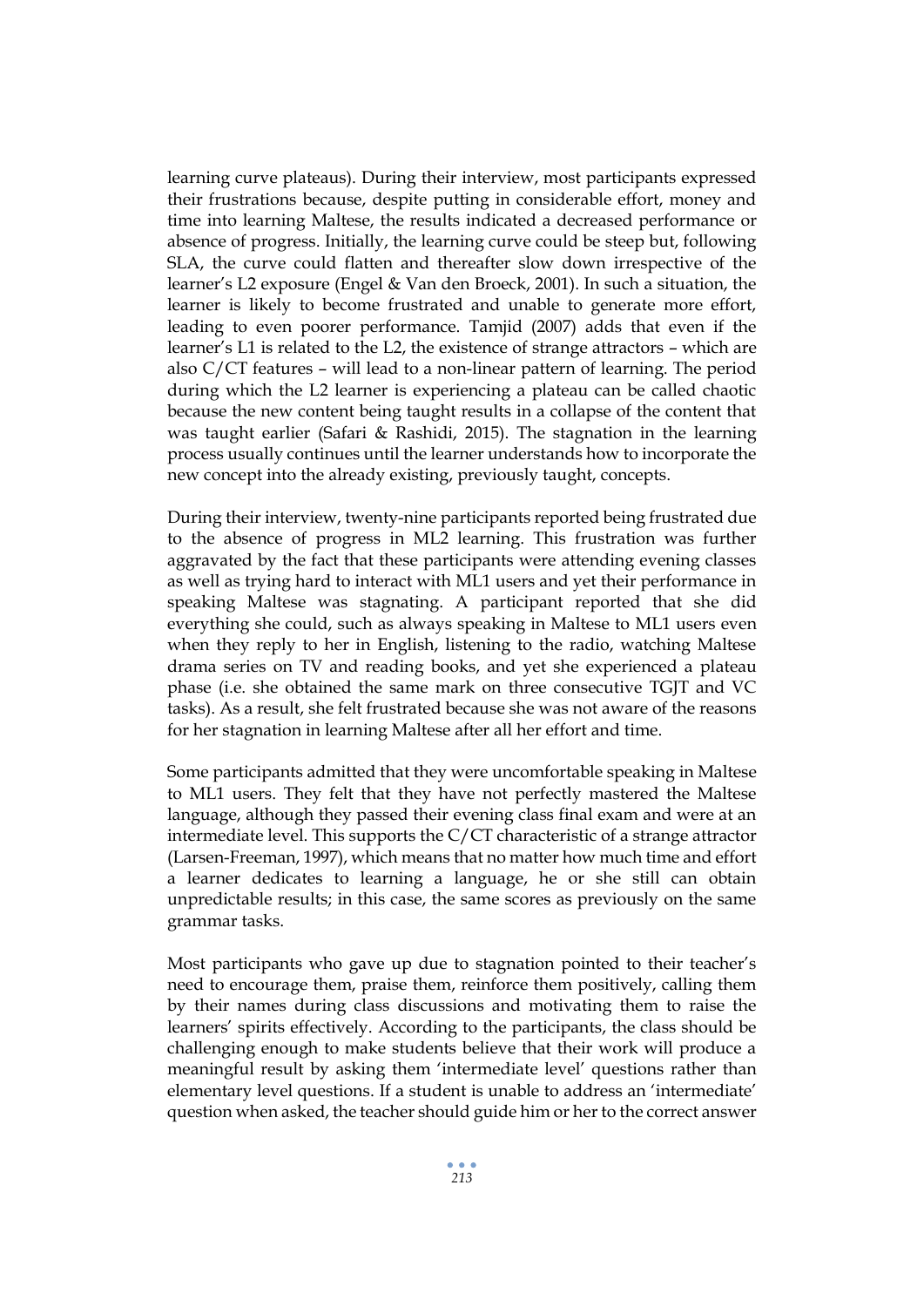or, if absolutely necessary, supply the answer. The teacher must then make the student repeat the answer a few times so that the whole class can hear the response; this should be followed by praise.

Some participants also mentioned during their interview, that music is a perfect motivator if the teacher wants students to get into the groove of the lesson and for the lesson to be more effective. Music could keep adult learners awake and make them move: snap their fingers, tap their toes and nod their heads. Several participants proposed tasks for Maltese song lyrics and engaging in group work. Chances are that, amongst three learners, one of them will know the answer and be able to explain it in a way that their fellow classmates could understand, particularly if they all have the same L1 or a shared language other than Maltese. According to the participants, this ensures a comfortable atmosphere for learners to pose concerns and understand new ML2 concepts. In her interview, one English participant explained how working in a group helped her feel comfortable communicating with her peers and learning more.

#### *Limitations associated with personality, especially extroversion and introversion*

The ML2 learners reported during their interview that they have different personalities and thought that their personality might influence their ML2 learning. At the beginning of the ML2 learning process, the difference in personality can be linked to C/CT's butterfly effect, because being either an introvert or an extrovert could influence ML2 learning over time, and this is called the learner's *initial condition*. Some participants indicated that their improved performance in Maltese was attributable to the fact that, according to them, they have an extroverted personality and were never afraid of making mistakes and thus kept on speaking Maltese in class and when meeting ML1 users. The interaction of ML2 learners with ML1 users is imperative, because SLA is particularly sensitive to feedback and adaptation (Larsen-Freeman, 2011). Extroverts tend to enjoy interacting with L1 users and have been found to learn an L2 faster than introverts (Barron-Hauwaert, 2010; Lightbown & Spada, 2013). In a contrary finding, Zafar (2017) reported that introverts learn faster and are better at L2 in comparison to extroverts because they listen better. In fact, several participants reported that their performance improved although they have an introverted personality, contrary to what many studies claim.

One of the participants, a declared introvert, admitted during her interview that she felt shy speaking to ML1 users because the latter speak very fast and she was afraid of sounding ridiculous when speaking Maltese. As observed in Ratner (2010), introverts prefer to choose cautiously whom they interact with. This participant recorded an improvement in her performance on the Maltese grammar tests, and she attributed this to the fact that she liked reading Maltese books as well as listening to the radio and podcasts in Maltese. That personality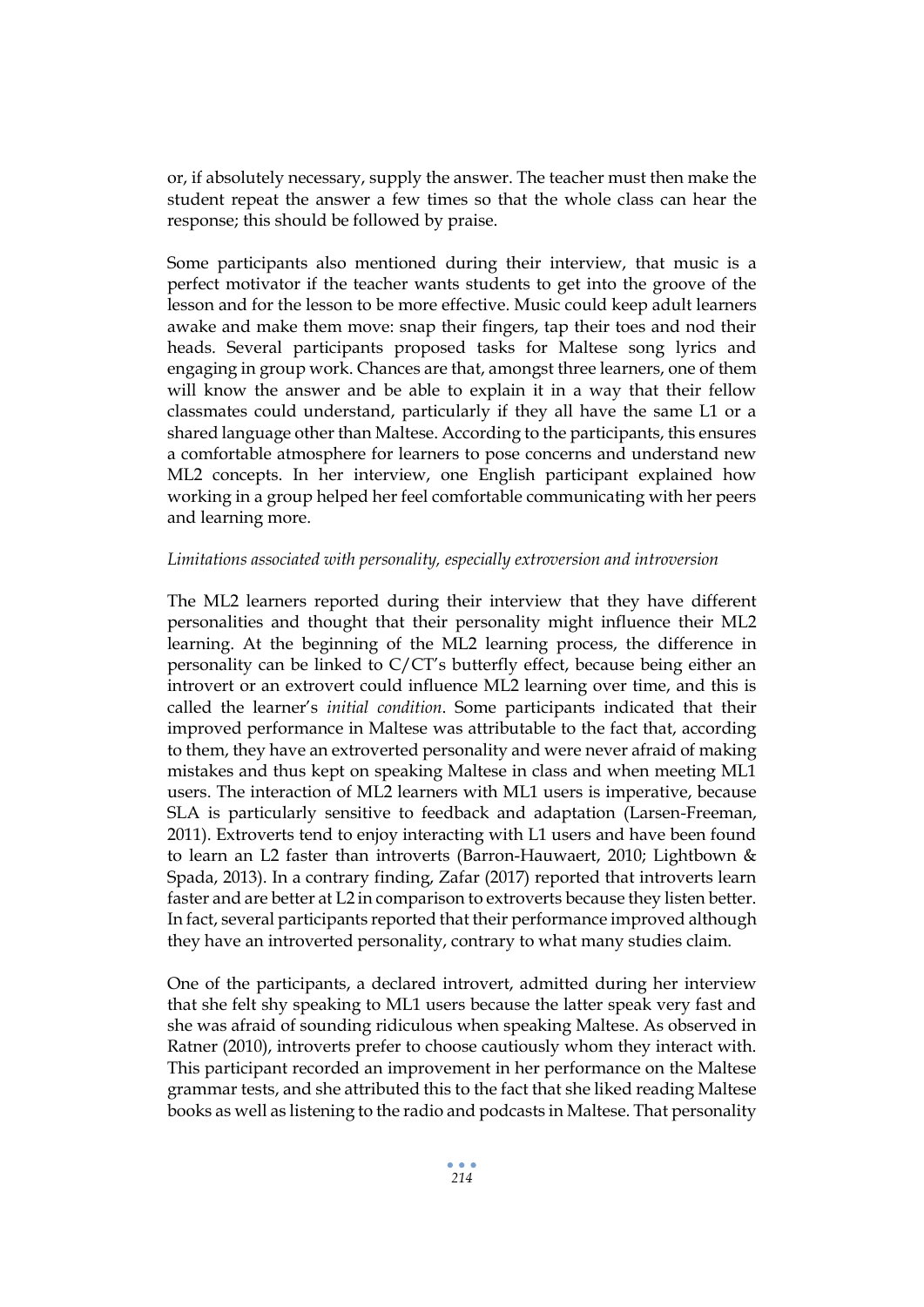may have had a positive influence on SLA gives further credence to the C/CT characteristics, which suggest that SLA is unpredictable and complex and thus is not pegged on personality, particularly introversion and extroversion among adult learners. While an extroverted personality facilitates more learning because these individuals are not afraid of interacting with ML1 users, introverts may be better listeners and readers, thereby enhancing their implicit knowledge of L2.

During their interview, the adult learners in this study proposed that teachers should identify or learn about the learners' personality characteristics and their preference in language learning strategies. In this way, lessons could be more productive, because the teacher would implement appropriate teaching approaches to meet the lessons' learning goals. This study showed that certain learners who assumed they were extroverts used more functional strategies and social-affective techniques in language learning than the declared introverts. It also seemed like extroverted students preferred to rely more on meaning than on form, and thus they interacted with Maltese people and did not mind the grammatical errors they produced. This observation confirms the findings of Lightbown and Spada (in Wakamoto, 2000), who found that extroverts are more effective in language learning and better in communicative skills than introverts.

The typical introvert is usually a quiet and withdrawn kind of person, introspective, fond of books instead of people, reserved and detached but for close friends. He or she attempts to work ahead, does not like excitement, takes issues of daily life seriously and wants a well-ordered way of living. Introvert participants tend report very frequently using five strategic items: they (a) learn from mistakes, (b) learn from teachers, (c) use dictionaries and Google search and translation, (d) listen to songs in Maltese and (e) keep a diary in English for ML2 learning. Participants who consider themselves to be introverts used five lowest rated tactics involving: learning in a Maltese speaking environment, learning about Maltese culture, talking to ML1 users and becoming friends with ML1 users.

The participants who consider themselves to be extroverts described that they used more tactical elements such as (a) learning from mistakes, (b) watching TV drama in Maltese, (c) actively learning new words and (d) not worrying about making mistakes when interacting with ML1 users. Learning from their mistakes, surprisingly, was the most frequently used strategy by both introverts and extroverts. Learning from errors is probably a great starting point in learning a language. This supports what Rubin stated in Brown (2001) that one of the traits of a successful language learner is making errors that do not work against them. Although this strategy was equally ranked by both introverts and extroverts in this study, the reason behind this choice could not be interpreted due to the participants' personality. This might simply reveal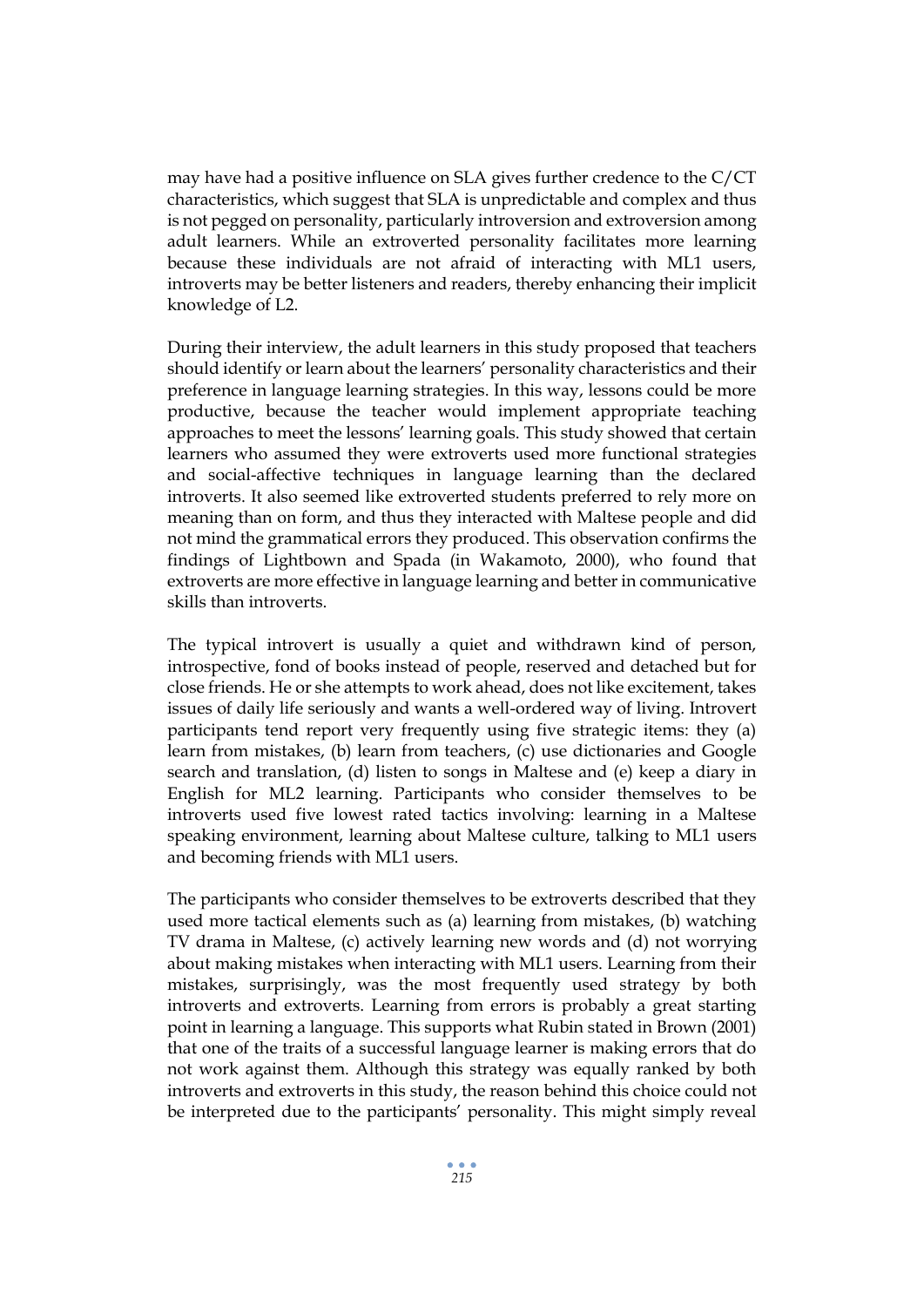the participants' true awareness that learning from mistakes is essential to their ML2 learning irrespective of their personality.

## **Limitations of the study**

Several limitations were encountered in the course of carrying out the study. One of the limitations was that some participants withdrew from the study. The population size in the scholastic year 2015/2016 was that of 39 ML2 learners. However, in the following scholastic year, 2016/17, the population size dropped to 37 as two learners stopped attending the course. The sample size further dropped to 35 participants as a learner was not willing to volunteer for this study and another learner left Malta permanently. Due to the small sample size, the results cannot be generalised to the whole foreign learner population in Malta, which is in any case, unknown.

Another limitation was the fact that I wanted the five reflective journal participants to feel that they could communicate openly with me, and hence, I did not want to be overly strict about placing limitations on what they could write on their reflective journal. This affected the reflective journal results, because these participants sometimes wrote about other factors affecting their ML2 learning that differed from what I considered to be relevant to my research questions.

Another limitation of the study was that I had to rely heavily on what the participants told me during their interview or wrote on their reflective journals. Thus, I was forced to note down their opinions without being able to validate their answers. For example, if they thought they were extroverted or introverted, I have no evidence to show that they really had such personality traits, because I did not carry out personality tests, and this was not part of my research questions.

#### **Conclusion**

C/CT applies to ML2 learning. An analysis of the learning pattern of Maltese among 35 participants demonstrated that SLA is non-linear, as stipulated by C/CT. The non-linearity in ML2 learning is further highlighted by linking the difficulties experienced by the learners with the characteristics of  $C/CT$ , as highlighted in the analysis and discussion section. The commonly identified difficulties experienced by the learners that hinder ML2 acquisition include the teacher and the teacher's pedagogy, learning the *perfett* before the *imperfett*, lack of both implicit and explicit knowledge, culture shock, the adult learner's commitments, memory issues due to ageing, problems encountered during the initial stages of learning ML2, difficulties in making effective use of language transfer, limitations associated with personality especially extroversion and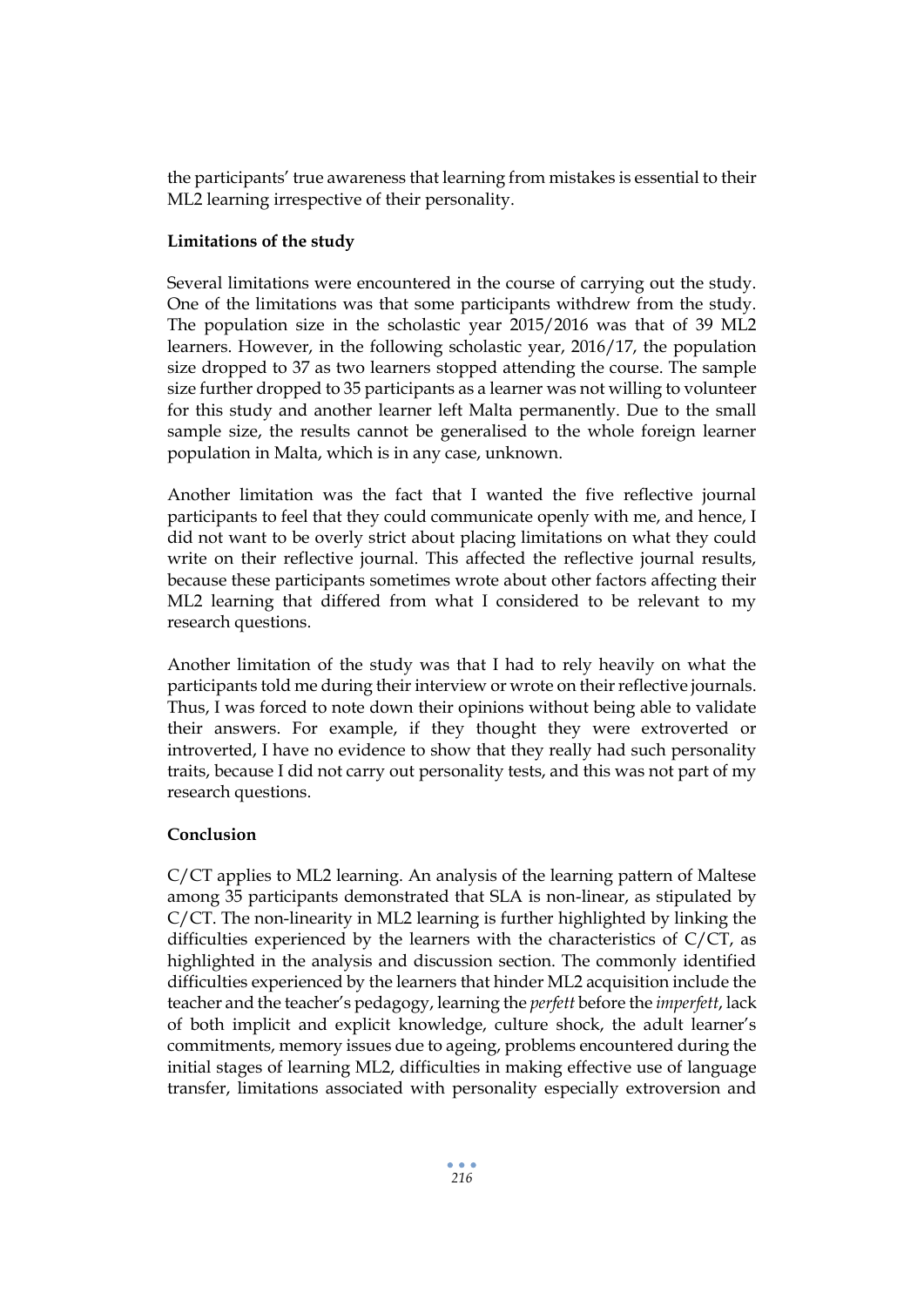introversion and difficulties interacting with Maltese people. If these problems are addressed, ML2 learning will be easier and more effective.

This research contributes to existing knowledge, practice and research. It has provided evidence that SLA does not completely depend on teaching methods but also on many other environmental and personal factors that can interfere with the learning process. Therefore, for effective learning of ML2, a thorough evaluation needs to be conducted and the existing barriers to learning addressed accordingly. However, with regard to the stages of *perfett* and *imperfett*, this research supports Camilleri Grima (2015) and also suggests that the *imperfett* should be taught before *perfett* when teaching and learning ML2. Regarding future research, there is a need for a case study focusing on the influence of the environment and personal factors on SLA so that strategies to address some of the preventable factors could be developed and implemented. Concerning practice, this research paves the way for teachers to consider certain teaching strategies, such as individualised learning, while teaching ML2 because in line with C/CT, each learner has a unique set of factors that could interfere with the learning process and need to be addressed.

#### **References**

- Aravind, G. & L. Dhar Dwivedi. (2015). Culture Differences: A Major Barrier in English Language Teaching and Learning. In *Journal of Culture, Society and Development, (12)*: 61 – 64.
- Barbaro-Sant, E. (2018). Foreign workers in Malta. *Times of Malta, May 9*. In: https://timesofmalta.com/articles/view/Foreign-workers-in-Malta.678606
- Barron-Hauwaert, S. (2010). *Bilingual siblings. Language use in families.* London: Multilingual Matters.
- Beckner, C., R. Blythe, J. Bybee, M. Christiansen, W. Croft, N. Ellis, & T. Schoenemann. (2009). Language is a complex adaptive system: Position paper. *Language learning, 59 (s1*): 1-26.
- Bernat, E. (2008). Beyond beliefs: Psycho-cognitive, sociocultural and emergent ecological approaches to learner perceptions in foreign language acquisition. *Asian EFL Journal, 10 (3)*: 7-27.
- Borg, A. (1981). *A Study of Aspect in Maltese*. Ann Arbor: Karoma.
- Brincat, J. M. 2005. Maltese–an unusual formula. *MED Magazine, 27*. In: http://macmillandictionaries.com/MED-Magazine/February2005/27-LI-Maltese.htm#top
- Brown, H.D. (2001). *Teaching by principles: An Interactive approach to language pedagogy (2nd Ed.).* New York: Longman.
- Buttaro, L. (2004). Second-Language Acquisition, Culture Shock, and Language Stress of Adult Female Latina Students in New York. *Journal of Hispanic Higher Education, 3(1)*: 21-49.
- Bylund C.L., E.B. Peterson, & K.A. Cameron. (2012). A practitioner's guide to interpersonal communication theory: an overview and exploration of selected theories. *Patient Educ Couns. 87 (3)*: 261-267.
- Cameron, C. & P. Moss. (2011). *Social Pedagogy and Working with Children and Young*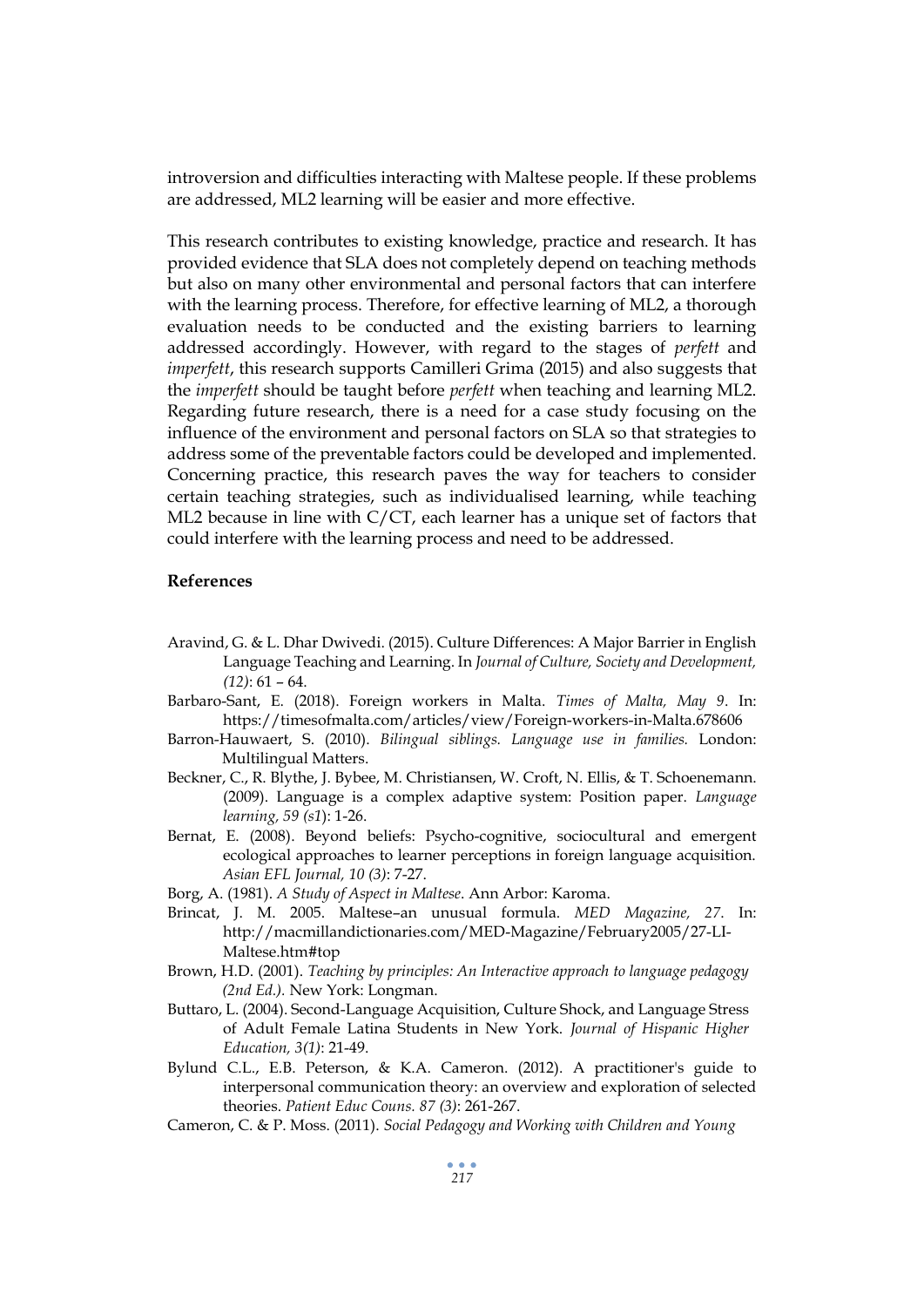*People – Where Care and Education Meet*. London: Jessica Kingsley Publishers.

- Camilleri Grima, A. (2015). Exploring the acquisition of Maltese by adult foreign learners: a focus on verbal tense and aspect. *Malta Review of Educational Research 9 (1)*: 57-77.
- Camilleri, M. & L. Sadler. (2016). Relativization in Maltese. *Transactions of the Philological Society 114 (1)*: 117-145.
- Chang, L. (2006). *Wisdom for the Soul: Five Millennia of Prescriptions for Spiritual Healing*. Washington DC: Gnosophia Publishers.
- Costa, M. (2018). Maltese as foreign language to remain only for foreigners, vocational route to be introduced for natives. *Malta Today*. In: https://www.maltatoday.com.mt/news/national/85640/maltese\_as\_foreig n\_language\_to\_remain\_only\_for\_foreigners\_vocational\_route\_to\_be\_introdu ced\_for\_natives#.XxAFqefRZPY
- De Bot, K., W. Lowie, & M. Verspoor. (2005). *Second language acquisition: An advanced resource book*. London: Routledge.
- De Bot, K., W. Lowie, & M. Verspoor. (2007). A dynamic system theory approach to second language acquisition. *Bilingualism: Language and Cognition, 10 (1)*: 7-21.
- Engel, A. & C. Van den Broeck. (2001). *Statistical Mechanics of Learning*. Cambridge: Cambridge University Press.
- Esteki, B. (2014). The relationship between implicit and explicit knowledge and second language proficiency. *Theory and Practice in Language Studies, 4 (7)*: 1520-1525.
- Fabri, R. (1993). *Kongruenz und die Grammatik des Maltesischen (Agreement and the Grammar of Maltese)*. Tuebingen: Niemeyer Verlag.
- Finch, A. (2004). Complexity and systems theory: Implications for the EFL teacher/researcher. *Journal of Asia TEFL, 1(1)*: 27-46.
- Flege, J. E., G. Yeni-Komshian, & S. Liu. (1999). Age constraints on second-language acquisition. *Journal of memory and language, 41(1)*: 78-104.
- Foley, J. & L. Thompson. (2003). *Language Learning*. London: Arnold.
- Gass, Susan & L. Selinker. (2008). *Second Language Acquisition. An Introductory Course*. New York: Routledge.
- Gathercole, S. & A. Baddeley. (2014). *Working Memory and Language Processing*. Hove: Psychology Press.
- Gonsior, M., J. Woyciehowicz, A. Domzalski, B. Gątarek. (2014). Complexity Theory and SLA. *Michigan Teachers of English to Speakers of Other Languages Conference*. 29-37.
- Hadidi Tamjid, N. (2007). Chaos/complexity theory in second language acquisition. *Novitas-Royal, 1 (1)*: 10-17.
- Helie, S. & R. Sun. (2010). Incubation, Insight, and Creative Problem Solving: A Unified Theory and a Connectionist Model. In *Psychological Review, 117 (3)*: 994–1024.
- Hoberman, R. (1989). Parameters of Emphasis: Autosegmental Analysis of Pharyngealization in four Languages. *Journal of Afroasiatic Languages, 2 (1)*: 73- 98.
- Houston, E. (2020). *Introvert vs Extrovert: A Look at the Spectrum and Psychology.* In: https://positivepsychology.com/introversion-extroversion-spectrum/
- Jia, G., & D. Aaronson. (2003). A longitudinal study of Chinese children and adolescents learning English in the United States. *Applied Psycholinguistics, 24 (01)*: 131-161.
- Jordens, P. & D. Bittner. (2017). Developing interlanguage: Driving forces in children learning Dutch and German. *International Review of Applied Linguistics in Language Teaching 55 (4)*: 365–392.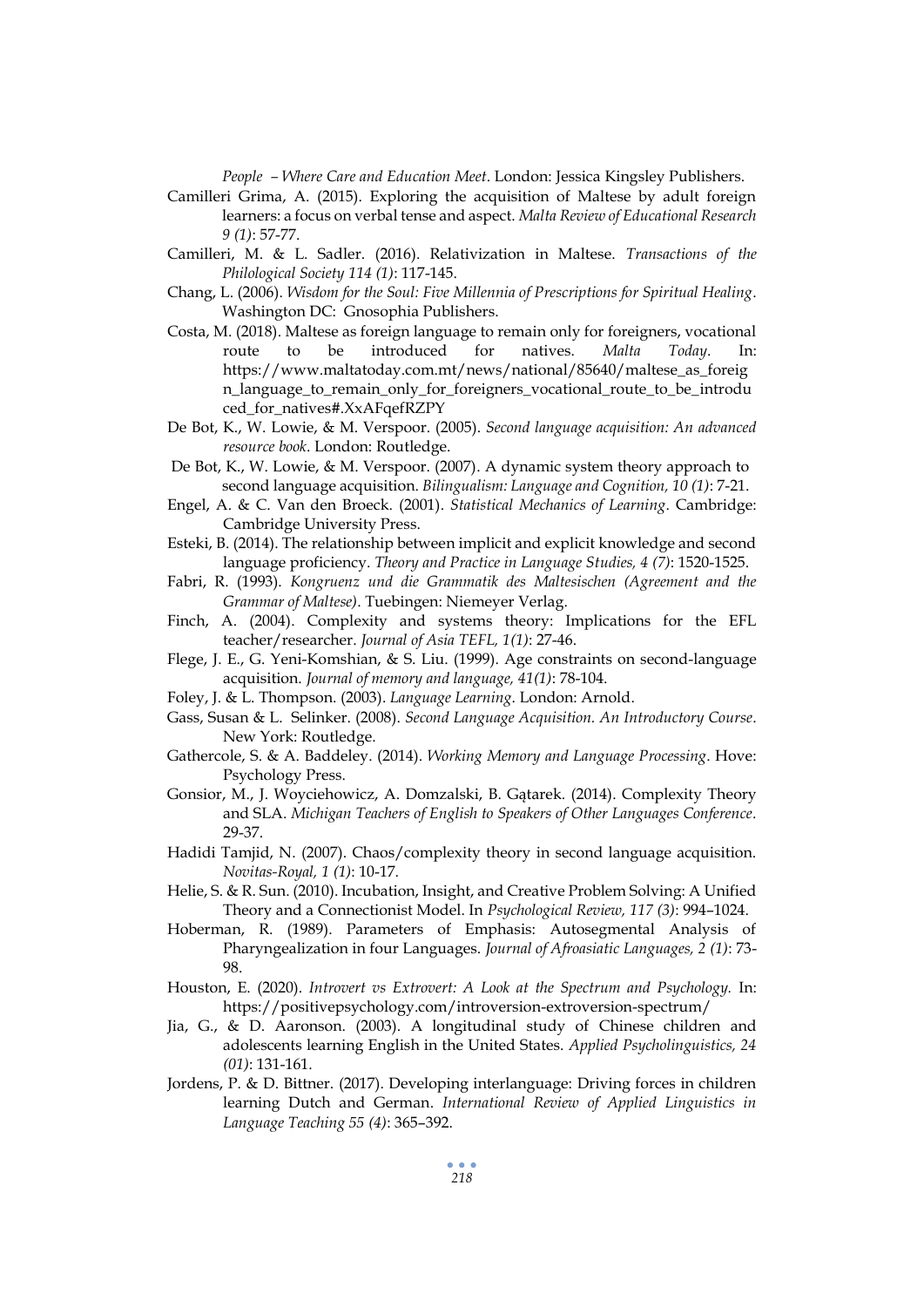- Kellerman, E. (1979). Transfer and non-transfer: Where we are now. *Studies in Second Language Acquisition, 2 (1)*: 37-57.
- Larsen-Freeman, D. (1997). Chaos/complexity science and second language acquisition. *Applied Linguistics, 18 (2)*: 141-165.
- Larsen-Freeman, D. (2007). Reflecting on the cognitive–social debate in second language acquisition. *Modern Language Journal, 91(5)*: 773-787.
- Larsen-Freeman, D. (2011). A complexity theory approach to second language development/acquisition. In D. Atkinson (Ed.), *Alternative approaches to second language acquisition*. London, England: Routledge: 48-72.
- Larsen-Freeman, D. (2016). Classroom-oriented research from a complex systems perspective. *Studies in Second Language Learning and Teaching, 6 (3)*: 377-393.
- Larsen-Freeman, D. (2018). Resonances: Second Language Development and Language Planning and Policy from a Complexity Theory Perspective. In *Language Policy and Language Acquisition Planning*. Springer: Springer International Publishing: 203-217.
- Lázár, I. (2003). *Incorporating intercultural communicative competence in language teacher education.* European Centre for Modern Languages. Kapfenberg: Council of Europe.
- Lightbown, P. & N. Spada. (2013). *How languages are learned (4th Ed.).* Oxford: Oxford University Press.
- Lutterbeck, D. (2009). The Challenge of Irregular Migration in the Mediterranean. In *Mediterranean Perspectives on International Relations*. University of Malta: Mediterranean Academy of Diplomatic Studies: 61-83.
- Malta Population (2020). In: https://www.worldometers.info/worldpopulation/malta-population/
- Maltachamber (2019). Malta Has One Of The Highest Expat Populations In The EU. In: https://www.maltachamber.org.mt/en/malta-has-one-of-the-highest-expatpopulations-in-the-eu
- McNamara, D. S., & J.L. Scott. (2001). Working memory capacity and strategy use. *Memory and Cognition*, *29(1)*: 10-17.
- Micallef, M. (2018). More than 42,300 foreign workers in Malta in Current Affairs. In: https://www.tvm.com.mt/en/news/more-than-42300-foreign-workers-inmalta/
- Mifsud, M. (1995). *The Productivity of Arabic in Maltese*. *Proceedings of the 2nd International Conference of AIDA*. Cambridge: Cambridge University Press: 151- 60.
- Mitchell, R., F. Myles, & E. Marsden. (2013). *Second language learning theories*. London: Routledge.
- Muñoz, C. (2017). The development of language awareness at the transition from primary to secondary school. In García Mayo, M. P. (Ed.). *Learning foreign languages in primary school: Research insights*. Bristol, UK: Multilingual Matters: 49-67.
- Pallotti, G. (2018). Doing interlanguage analysis in school contexts. *Communicative proficiency and linguistic development, 1(1)*: 159-190.
- Rebuschat, P. & J.N. Williams. (2009). Implicit learning of word order. In *Proceedings of the 31st Annual Conference of the Cognitive Science Society*. Cognitive Science Society: Austin, TX: 425-430.
- Roehr-Brackin, K. (2010). Explicit knowledge and learning in SLA: A cognitive linguistics perspective. *Aila Review, 23(1)*: 7-29.